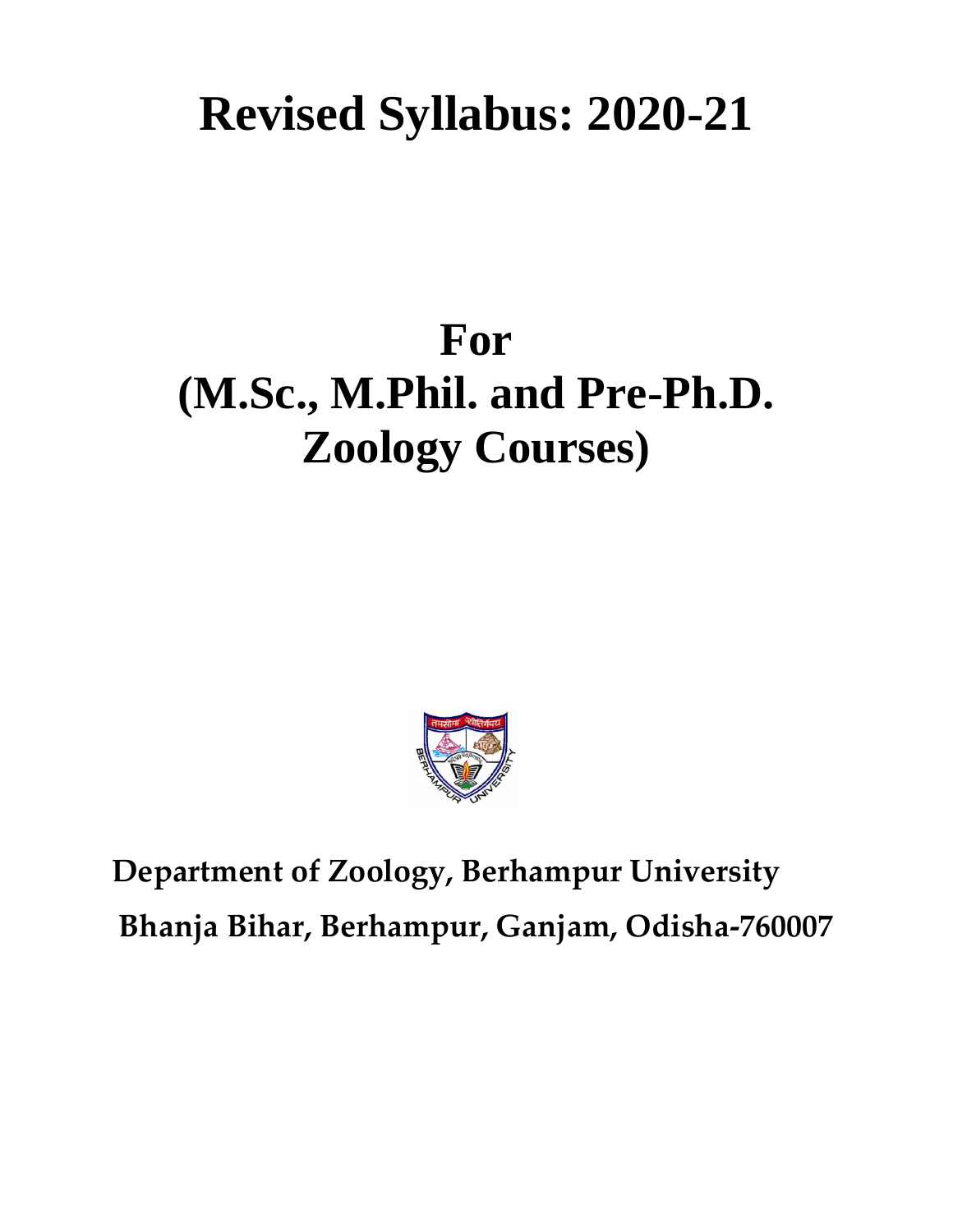#### **1. Department Profile**

The Department of Zoology offers two years P.G. Course in Zoology with major focus on Modern Biology. The M.Phil. and Ph.D. Program of the Department has been designed to facilitate the students with both theoretical and practical knowledge in different cutting edge area of biological sciences. The major thrust area of department includes Biochemistry, Physiology, Applied Entomology, Nano-technology, Biodiversity, Conservation Biology, Molecular Systematics, Evolutionary Biology, Molecular Parasitism, Molecular Diagnosis and Biosensor.

#### **2. Student Strength**

- a. P.G. Part-I: 50
- b. P.G. Part-II: 50
- c. M.Phil.: 08
- d. Ph.D.: As per the availability of the slots

#### **3. Faculty Strength**

| SI.<br>N <sub>0</sub>   | <b>Name and</b><br><b>Designation</b> | Qualification | <b>Contact No.</b> | <b>E-Mail</b>             | Area of<br><b>Research interest</b> |
|-------------------------|---------------------------------------|---------------|--------------------|---------------------------|-------------------------------------|
| 1                       | Dr. G. Mishra,                        | Ph.D.         | 9437592010/        | gmishra.bu@gmail.com      | Biochemistry                        |
|                         | Professor                             |               | 9337633384         |                           |                                     |
| $\overline{2}$          | Dr. P.K. Dixit,                       | Ph.D.         | 9437090190/        | drdixit $2001@$ gmail.com | Physiology,                         |
|                         | Reader and Head                       |               | 9090790807         |                           | Biochemistry                        |
|                         |                                       |               |                    |                           |                                     |
| 3                       | Dr. T.K. Barik,                       | Ph.D.         | 9583500088/        | tkbarik@rediffmail.com    | Applied                             |
|                         | Asst. Professor                       |               | 8917289089         |                           | Entomology,                         |
|                         |                                       |               |                    |                           | Nanotechnology                      |
| $\overline{\mathbf{4}}$ | Dr. J.K. Seth,                        | Ph.D.         | 9658887688         | jkseth52@gmail.com        | Biodiversity,                       |
|                         | Asst. Professor                       |               |                    |                           | Conservation                        |
|                         |                                       |               |                    |                           | Biology,                            |
|                         |                                       |               |                    |                           | Molecular                           |
|                         |                                       |               |                    |                           | Systematic,                         |
|                         |                                       |               |                    |                           | Evolutionary                        |
|                         |                                       |               |                    |                           | <b>Biology</b>                      |
| 5                       | Mr. L.K. Murmu,                       | M.Phil.       | 9090457648         | murmu.laxmankumar36       | Molecular                           |
|                         | Asst. Professor                       |               |                    | @gmail.com                | Parasitism                          |
|                         |                                       |               |                    |                           |                                     |
| 6                       | Dr. S.K. Dash,                        | Ph.D.         | 9438764504         | dashsandipkumar@gmail.com | olecular                            |
|                         | Asst. Professor                       |               |                    |                           | Diagnosis,                          |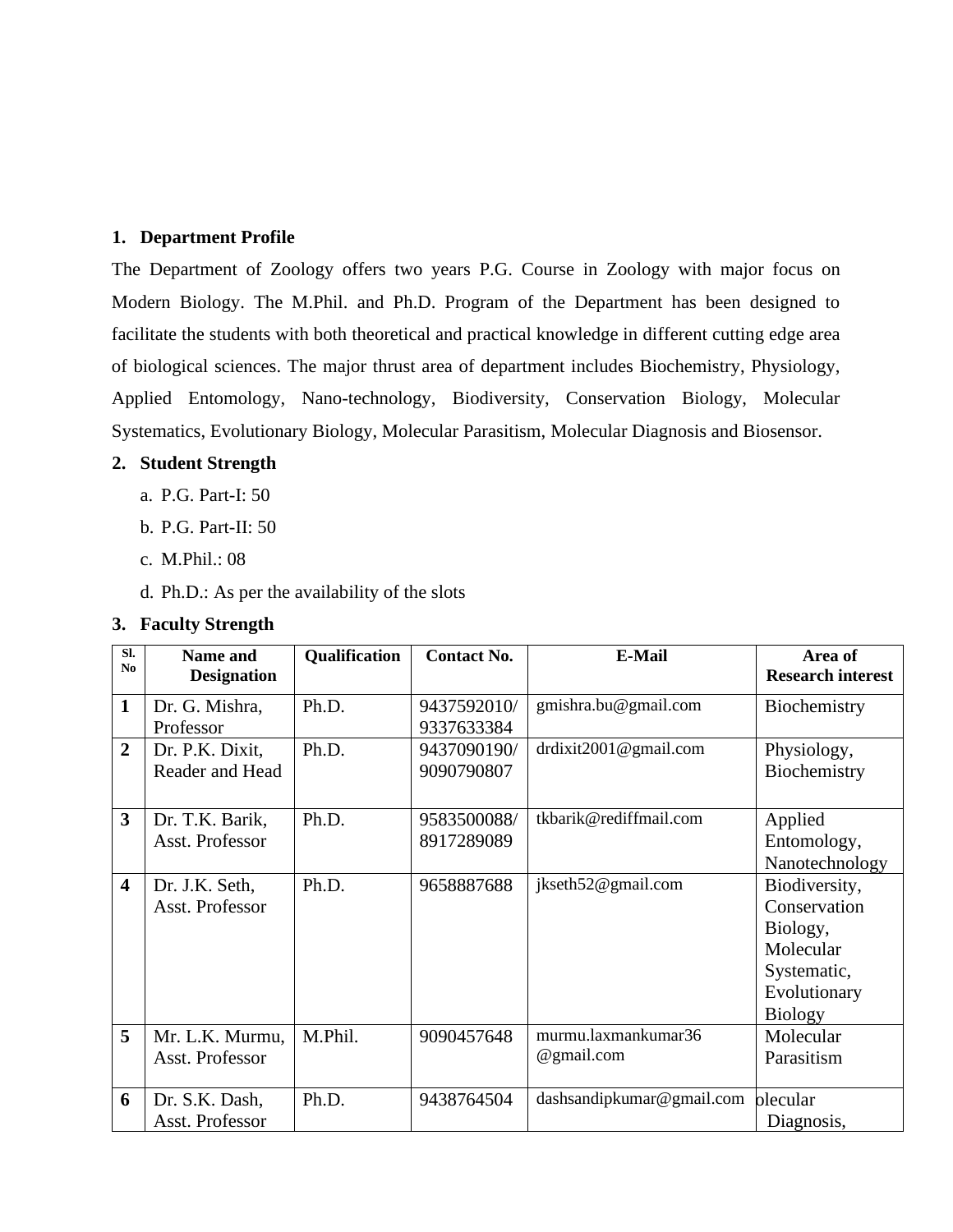|  |  | $\mathbf{r}$<br>Biosensor. |
|--|--|----------------------------|
|  |  |                            |

| Sl. | Name of the         | <b>Contact</b> | E-Mail                 |
|-----|---------------------|----------------|------------------------|
| No. | <b>Employee</b>     |                |                        |
|     | Mr. K.C. Panda      | 9861280550     |                        |
|     | Dr D. Sahu          | 9437030878     | deben sahu@yahoo.co.in |
| 3   | Mr. Abhiram Palai   | 9861346150     |                        |
|     | Mr. Y. Rajeswar Rao | 8596045003     |                        |

#### **4. Supporting Staff:**

#### **5. Courses offered**

**P.G.: Semester-I:** Biology of Non-Chordate, Cytology, Inheritance Biology, Biosystematics, Conservation Biology, Evolution and Ecology, Biochemistry, Laboratory Course Work-I; **Semester-II**: Biology of Chordates, Molecular Biology, Physiology, Endocrinology and Histology, Ethology, Applied Ecology, Microbiology, Laboratory Course Work-II **Semester-III:** Instrumentation and methods in Biology, Immunology, Developmental Biology and Biostatistics, Elective 1: Academic Writing/ Entomology, Laboratory Course Work-III **Semester-IV:** Cytogenetic, Cancer Biology, Applied Entomology, Epigenetic, Stress Physiology, Molecular Parasitism, Elective 2: Applied Biology/Animal Biotechnology, Project, Dissertation and Viva

**M. Phil. Level:** Basic Research Methodology, Advanced tools and Techniques in Biology, Seminar Presentation, Dissertation and Viva.

**Research (Ph.D.)** in the specialized areas of Biochemistry, Physiology, Applied Entomology, Nano-technology, Biodiversity, Conservation Biology, Molecular Systematics, Evolutionary Biology, Molecular Parasitism, Molecular Diagnosis and Biosensor.

Besides this, P.G. Department of Biotechnology (SFC) with capacity of 40 students is attached to our Department. The Department started during 2005 to offer two years P.G. course of Biotechnology with emphasis on Advanced Techniques and Modern Biology.

6**. Academic Dimension**: In addition to above, the department is conducting weekly seminar for both P.G. Part I and II students, also annual intra and inter class quizzes, essay writing in current event in the field of Science and Technology. The students are also participating in the study tour/field trip each year.

**Alumni Meet**: Alumni, Department of Zoology, were established in 1994 to include more than 1500 members by now with a record of reunion every year along with the Annual Day celebration of the Zoology Seminar. Executive body meeting is carried out 2-3 times a year. The basic objectives being reunion, financial and professional cooperation, felicitation of meritorious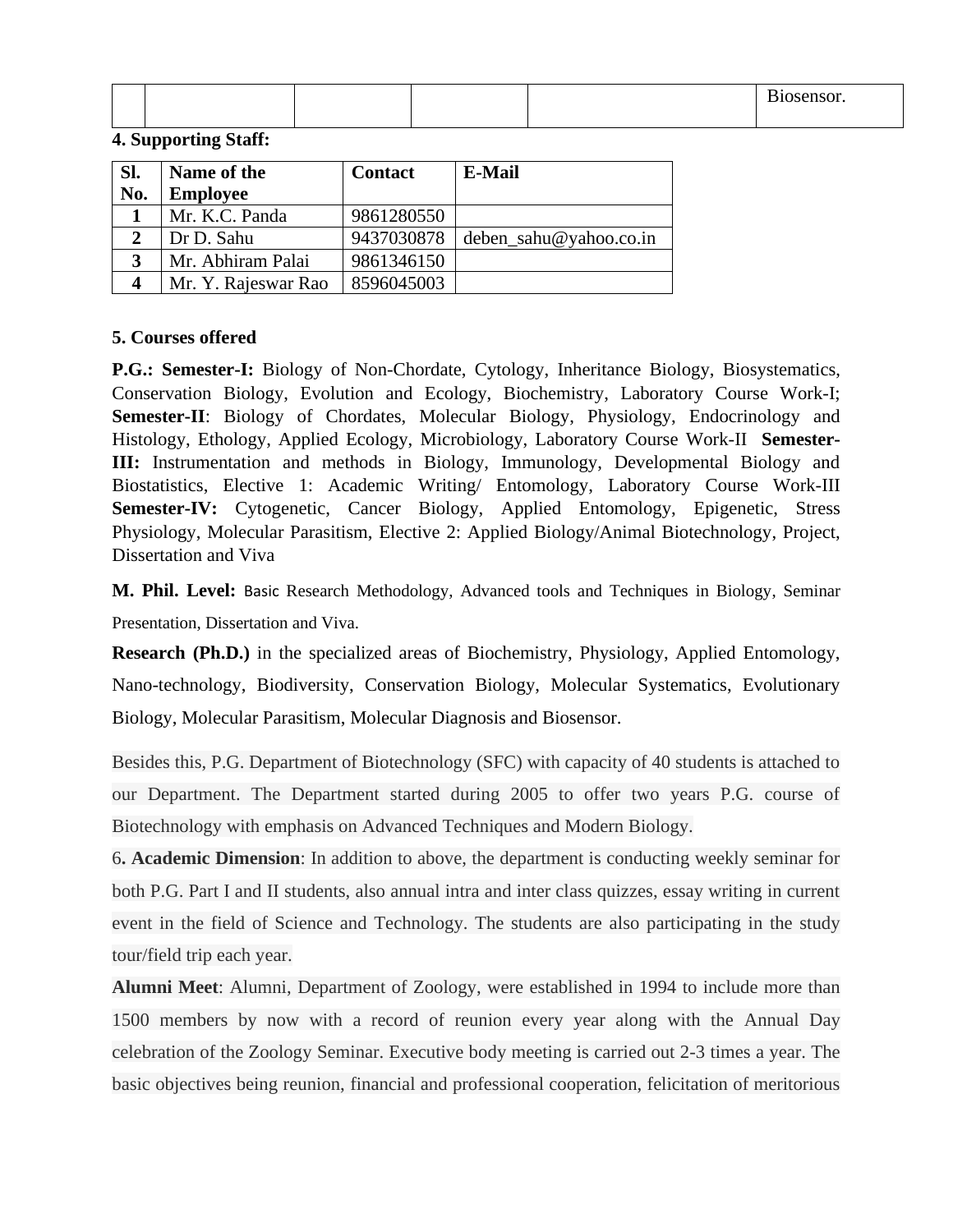students, superannuated alumni. Besides, a bulletin citing activities achievements around the year is published.

#### **7. Student Facilities**

- a. **Seminar Library**: About 1403 books of national and International repute and more than previous volumes of Research Journals are available.
- b. **Audio-Visual aids:** LCD Projector, Audio system, and the Department is planning to run dust-free smart classes near future.
- c. **Proctorial classes** for the students are held on regular basis
- d. **Museum:** One of the best Zoology museums of the state with thousands of well-preserved specimens.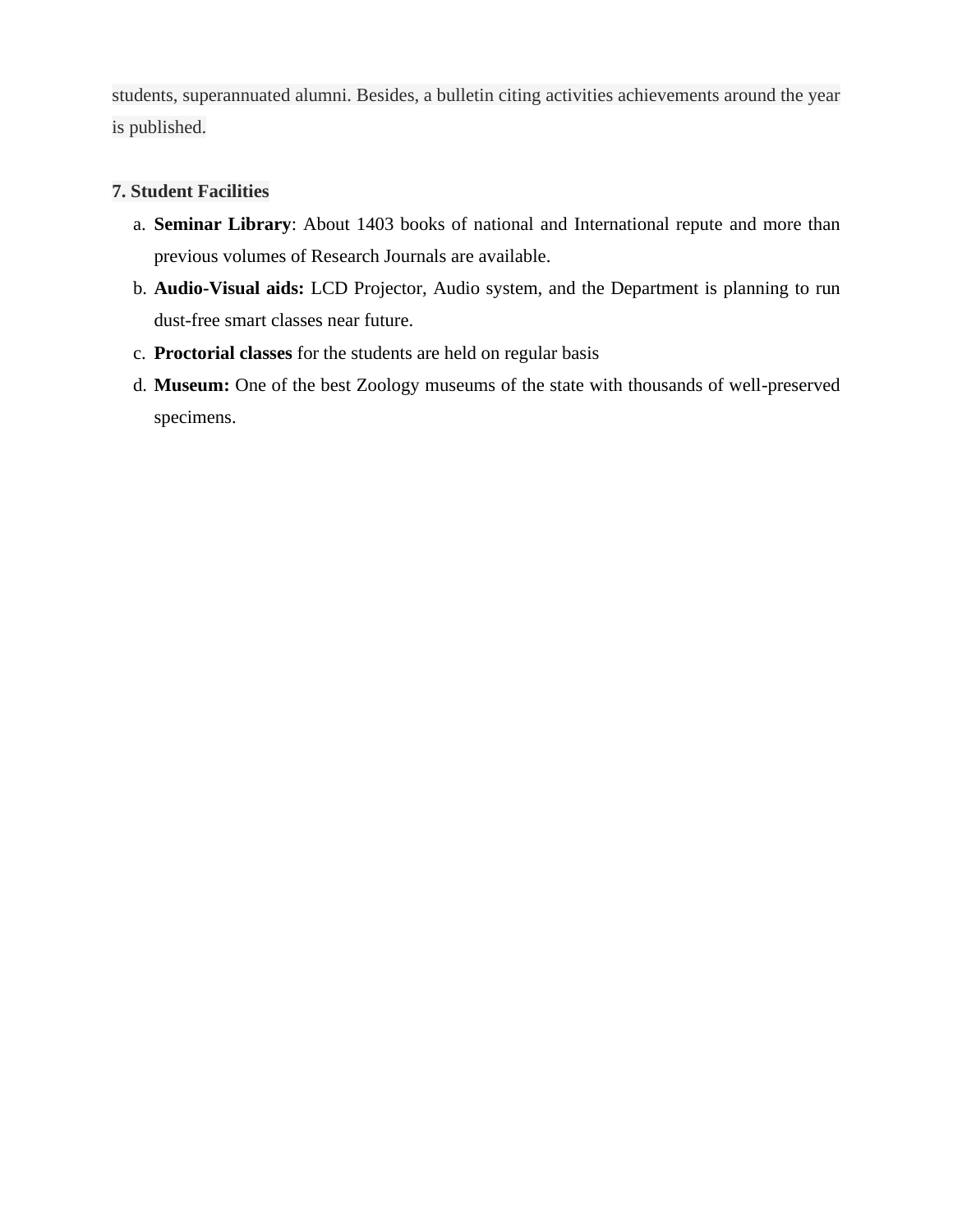# **M.Sc. Zoology General Course Framework & Structure**

| S.No                    | Paper No                 | <b>Title</b>                                                                                   |    | <b>Proposed Marks</b> |  |  |
|-------------------------|--------------------------|------------------------------------------------------------------------------------------------|----|-----------------------|--|--|
| <b>SEMESTER ONE</b>     |                          |                                                                                                |    |                       |  |  |
| 1                       | ZOOL-CC-101              | <b>Biology of Non-Chordate</b>                                                                 | 04 | 100                   |  |  |
| $\boldsymbol{2}$        |                          | ZOOL-CC-102 Cytology and Inheritance Biology                                                   | 04 | 100                   |  |  |
| $\overline{\mathbf{3}}$ |                          | ZOOL-CC-103 Biosystematics, Conservation Biology, Evolution and<br>04<br>100<br><b>Ecology</b> |    |                       |  |  |
| $\overline{\mathbf{4}}$ | ZOOL-CC-104 Biochemistry |                                                                                                | 04 | 100                   |  |  |
| 5                       |                          | ZOOL-CC-105 Laboratory Course Work-I                                                           | 04 | 100                   |  |  |
|                         |                          | <b>TOTAL</b>                                                                                   | 20 | 500                   |  |  |
|                         |                          | <b>SEMESTER TWO</b>                                                                            |    |                       |  |  |
| 1                       | ZOOL-CC-201              | <b>Biology of Chordates</b>                                                                    | 04 | 100                   |  |  |
| $\overline{2}$          |                          | ZOOL-CC-202 Molecular Biology                                                                  | 04 | 100                   |  |  |
| 3                       |                          | ZOOL-CC-203 Physiology, Endocrinology and Histology                                            | 04 | 100                   |  |  |
| 4                       |                          | ZOOL-CC-204 Ethology, Applied Ecology and Microbiology                                         | 04 | 100                   |  |  |
| 5                       |                          | ZOOL-CC-205 Laboratory Course Work-II<br>04                                                    |    | 100                   |  |  |
|                         |                          | <b>TOTAL</b>                                                                                   | 20 | 500                   |  |  |
|                         | <b>SEMESTER THREE</b>    |                                                                                                |    |                       |  |  |
| 1                       | ZOOL-CC-301              | <b>Instrumentation and methods in Biology</b>                                                  | 04 | <b>100</b>            |  |  |
| $\mathbf{2}$            | ZOOL-CC-302 Immunology   |                                                                                                | 04 | 100                   |  |  |
| 3                       |                          | ZOOL-CC-303 Developmental Biology and Biostatistics                                            | 04 | <b>100</b>            |  |  |
| 4                       | ZOOL-CE-304 Elective 1*  |                                                                                                | 04 | 100                   |  |  |
| 5                       |                          | ZOOL-CC-305 Laboratory Course Work-III                                                         | 04 | 100                   |  |  |
|                         |                          | <b>TOTAL</b>                                                                                   | 20 | 500                   |  |  |
|                         | <b>SEMESTER FOUR</b>     |                                                                                                |    |                       |  |  |
| 1                       | ZOOL-CC-401              | <b>Cancer Biology, Cytogenetic and Applied Entomology</b>                                      | 04 | 100                   |  |  |
| $\overline{2}$          | <b>ZOOL-CC-402</b>       | <b>Epigenetic, Stress Physiology and Molecular Parasitism</b>                                  | 04 | 100                   |  |  |
| $\overline{3}$          | ZOOL-CE-403 Elective 2** |                                                                                                | 04 | 100                   |  |  |
| 4                       | ZOOL-CP-404              | <b>Project, Dissertation and Viava-Voce</b>                                                    | 08 | 200                   |  |  |
|                         |                          | <b>TOTAL</b>                                                                                   | 20 | 500                   |  |  |
|                         |                          |                                                                                                | 80 | 2000                  |  |  |

**Recommended Electives**

**ZOOL-CE-304\*Elective I: A) Academic Writing B) Entomology**

**ZOOL-CE-403\*\* Elective II: C) Applied Biology D) Animal Biotechnology**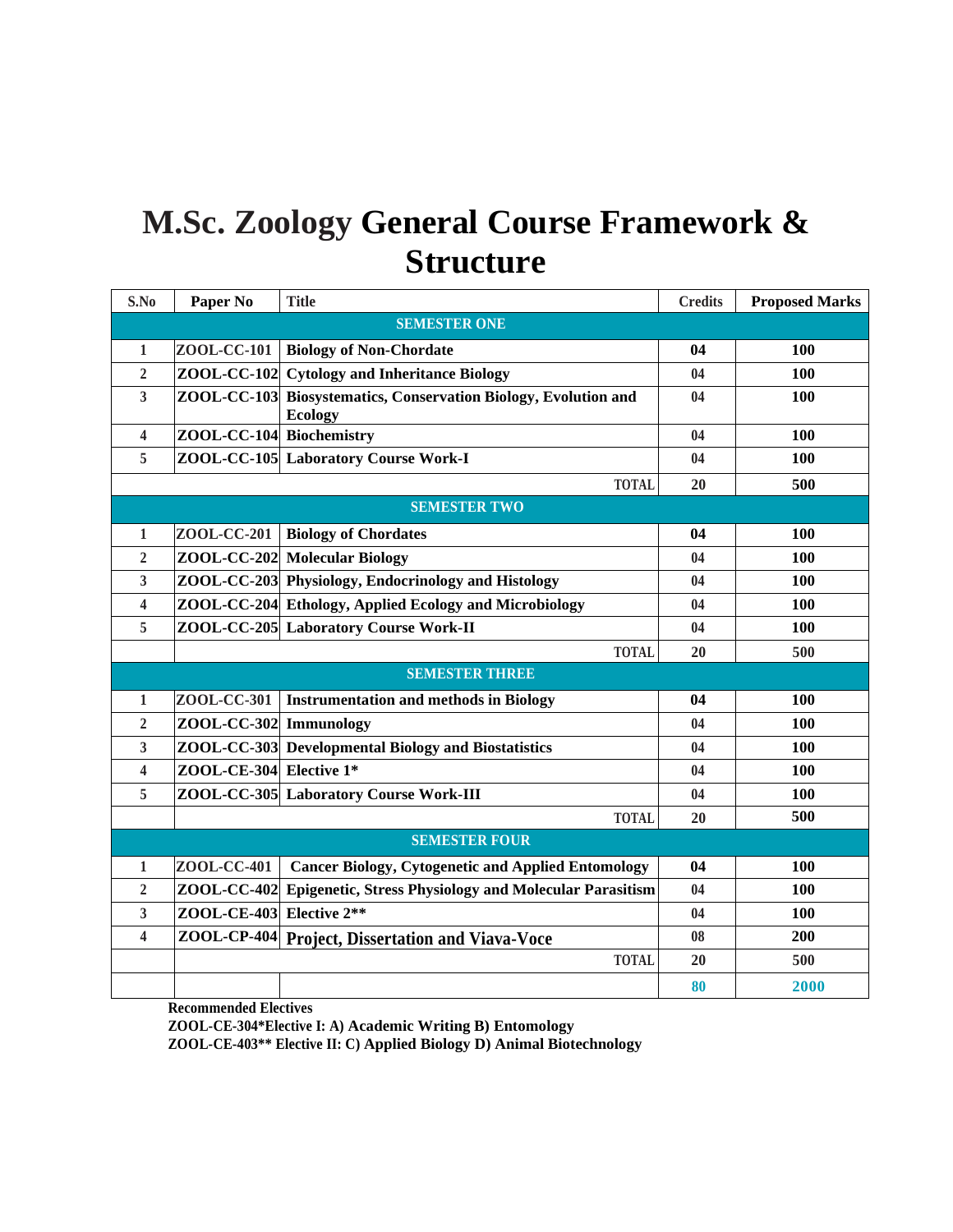# **ZOOL-CC-101** Biology of Non-Chordate

Credits:



**Course Objectives:** Objective of the paper is to provide brief idea about each taxon of the non-chordates with some important biological features.

**Student Learning Outcomes:** Students after completion of this course are expected to know about the non-chordate diversity, evolutionary relationship, and some basic aspects parasitism.

#### **Course Coordinator: Mr. L.K. Murmu**

| <b>Unit I</b>                       | 1. Locomotion, nutrition and reproduction in Protozoa                         |
|-------------------------------------|-------------------------------------------------------------------------------|
| Lower                               | 2. Parasitic Protozoans with special reference to human host                  |
| <b>Invertebrates</b>                | 3. Origin of Metazoa, canal system and reproduction in Porifera               |
|                                     | 4. Polymorphism in Coelenterates, Corals and coral reef formation, Ctenophora |
| Lectures:16                         | and its affinities                                                            |
| Unit II                             | 1. Parasitism and parasitic adaptations in heliminths                         |
| <b>Higher</b>                       | 2. Coelom: Its Origin and function                                            |
| <b>Invertebrates</b>                | 3. Excretory structures and functions in annelids                             |
| Lectures:16                         | 4. Metamerism and segmental organs in annelids                                |
|                                     |                                                                               |
| <b>Unit III</b>                     | 1. Structural organization and phylogenetic status of Limulus                 |
| <b>Higher</b>                       | 2. Parasitic castration with reference to the life cycle of Sacculina         |
| <b>Invertebrates</b>                | 3. Larval forms in Crustaceans, Vision in arthropods                          |
| Lectures:16                         | 4. Structural organization and phylogenetic status of Peripatus               |
| <b>Unit IV</b>                      | 1. Respiration in Molluscs                                                    |
| <b>Higher</b>                       | 2. Torsion and de-torsion in Gastropoda                                       |
|                                     | 3. Water vascular system of Echinoderms, Larval forms in Echinoderms          |
| <b>Invertebrates</b><br>Lectures:16 | 4. Structure and affinities of Rotifera, Brachiopoda, and Phoronida           |
|                                     | <b>Recommended Textbooks and References:</b>                                  |
|                                     | 1. Invertebrate Zoology, R.D. Barnes                                          |
|                                     |                                                                               |
|                                     | 2. The invertebrates, L.H. Hyman, Vol I to VI                                 |
|                                     | 3. Invertebrate structure, Barrington, Nelson                                 |
|                                     | 4. Invertebrate Zoology, R.L. Kotpal                                          |
|                                     | 5. The Invertebrates: Function and Form, W. Sherman, V.G. Sherman             |
|                                     | 6. A Text Book of Zoology, T.J. Parker, W.A. Haswell, Vol-I and II            |
|                                     |                                                                               |
|                                     |                                                                               |
|                                     |                                                                               |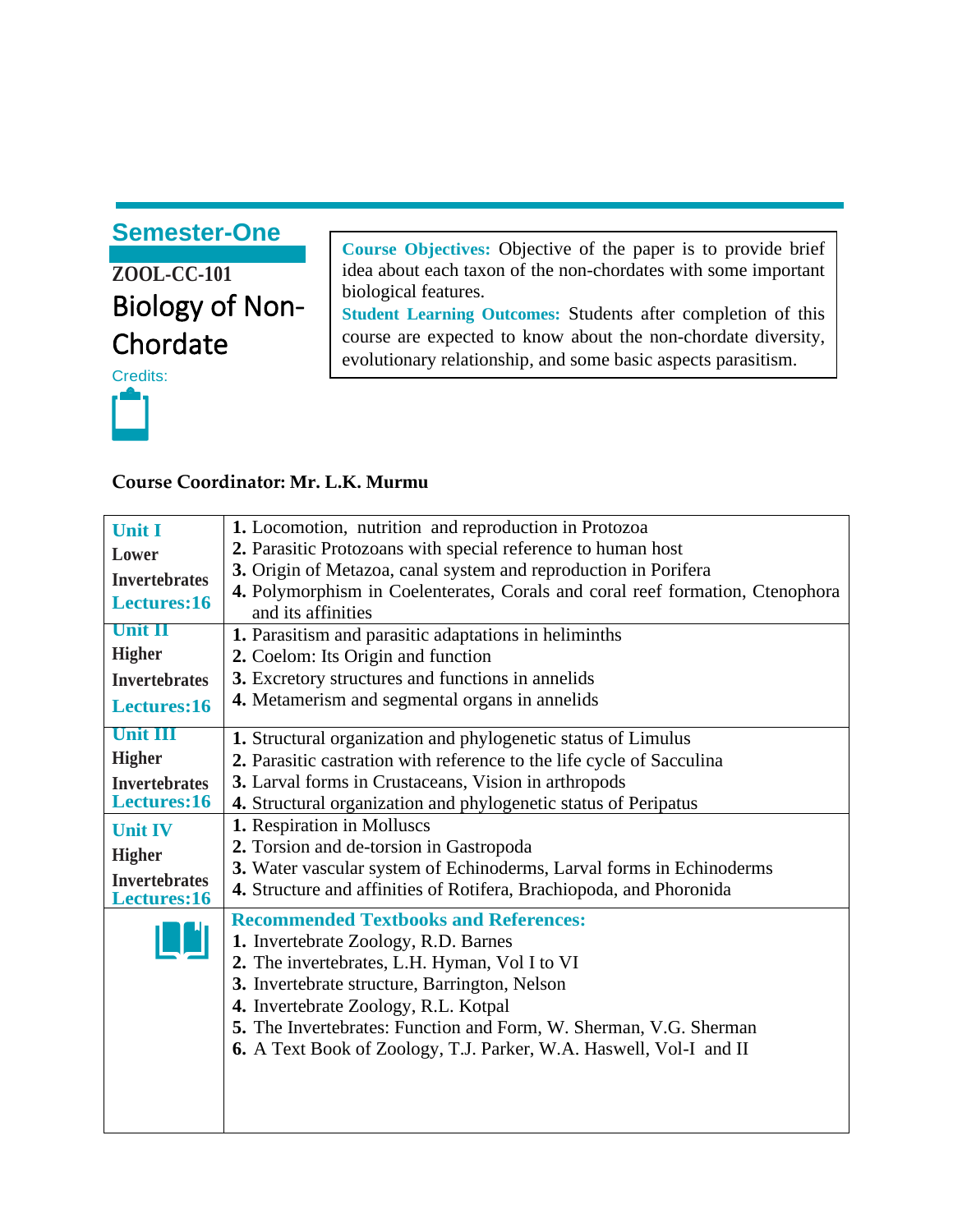**ZOOL-CC-102** Cytology and Inheritance Biology

**Credits 4**

**Course Objectives:** Objectives of the paper is to provide basic idea about cell biology and inheritance pattern. Student Learning Outcomes: Students after completion of this course are expected to know different cellular organelles and their functions, cell cycle regulations, basic inheritance pattern and basic gene mapping techniques.

#### **Course Coordinator: Dr. J.K. Seth**

| <b>Unit I</b>                                       | 1. Molecular organization of Cell membrane                                                                                                                                                                                                                                |
|-----------------------------------------------------|---------------------------------------------------------------------------------------------------------------------------------------------------------------------------------------------------------------------------------------------------------------------------|
| <b>Cytology-I</b>                                   | 2. Membrane transporter: Structure and function                                                                                                                                                                                                                           |
| Lectures:16                                         | 3. Mechanism of membrane transports                                                                                                                                                                                                                                       |
|                                                     | 4. Cell-cell interactions                                                                                                                                                                                                                                                 |
| <b>Unit II</b><br><b>Cytology-II</b><br>Lectures:16 | 1. Structure and function of Cytoskeleton and its role in motility<br>2. Structure, Biogenesis and function of Lysosome and Peroxisomes<br>3. Endoplasmic Reticulum and compartmentalization of Golgi<br>4. Structure and function of Mitochnodria and protein targetting |
|                                                     | 1. Nucleus and nuclear transport                                                                                                                                                                                                                                          |
| <b>Unit III</b>                                     | 2. Organization of genes and chromosomes                                                                                                                                                                                                                                  |
| <b>Cytology-III</b><br><b>Lectures:16</b>           | 3. Cell Division and its regulation                                                                                                                                                                                                                                       |
|                                                     | 4. Cell cycle and its regulations                                                                                                                                                                                                                                         |
| <b>Unit IV</b><br><b>Mendelism Neo-</b>             | 1. Mendelian Genetics<br>2. Neo-Mendelism, Pleiotropy, genomic imprinting, penetrance and<br>expressivity                                                                                                                                                                 |
| <b>Mendelism</b><br>Lectures:16                     | 3. Linkage and crossing over<br>4. Extra-chromosomal Inheritance, Pedigree analysis, Complementation<br>tests and QTL mapping                                                                                                                                             |
|                                                     | <b>Recommended Textbooks and References:</b><br>1. Molecular Cell Biology, Lodish, Berk, Kaiser, Krieger, Bretscher,                                                                                                                                                      |
|                                                     | Ploegh, Amon, Martin<br>2. Molecular Biology of the Cell, Alberts et al., (2008), Garland Science,<br>New York, USA<br>3. The cell: A molecular approach, Geoffrey, M. Cooper, R.E. Hausman<br>(2004) ASM Press                                                           |
|                                                     | 4. Cell and Molecular biology, Gerald Karp (2015) John wiley and sons<br>5. Principles of Genetics, Snustad and Simmons, (4th Ed. 2005), John<br>Wiley & Sons, USA<br>6. Genetics, J. Russell, Benjamin-Cummings Publishing Company,                                      |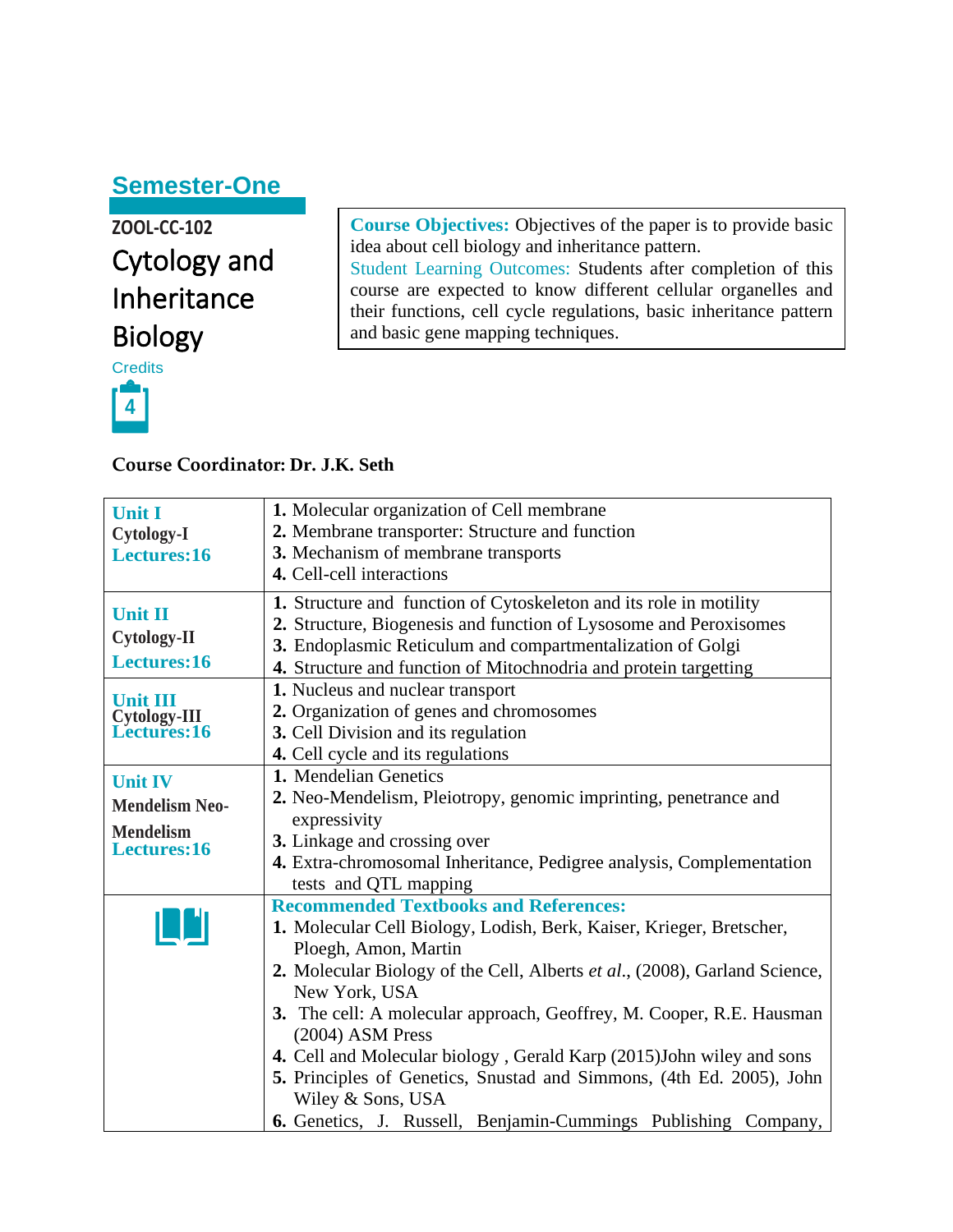| California, USA |  |
|-----------------|--|
|-----------------|--|

**ZOOL-CC-103** Biosystematics, Conservation Biology, Evolution, and Ecology **Credits** 

Course Objectives: Objectives of the paper is to provide basic idea about classical and modern taxonomic approaches, Biodiversity and conservation of bio-resources, makes student aware about the evolutionary process and various components of ecosystem and their importance. Student Learning Outcomes: Students after completion of this

course are expected to get a holistic understanding of taxonomy, inculcate the value of natural environment and develop compassion toward bio-resources. Students are also expected to know the principle of evolutionary process and its application.



#### **Course Coordinator: Dr. J.K. Seth**

| <b>Unit I</b><br><b>Biosystematics</b><br>Lectures:16                 | 1. History of taxonomy and development of systematic, importance and<br>application of systematic in biology, International code of zoological<br>nomenclature (ICZN), concept of keys, type specimens<br>2. Moropho-taxonomy, cyto-taxonomy, molecular-taxonomy, DNA bar-<br>coding<br>3. Species concept, IUCN red list of threatened species, Invasive species,<br>Alien species, Indicator species, Keystone species, Umbrella species,<br>Flagship species, Charismatic species<br>4. Modes of collection and preservation of animals, Outline classification<br>of animals |  |
|-----------------------------------------------------------------------|----------------------------------------------------------------------------------------------------------------------------------------------------------------------------------------------------------------------------------------------------------------------------------------------------------------------------------------------------------------------------------------------------------------------------------------------------------------------------------------------------------------------------------------------------------------------------------|--|
| Unit II                                                               | 1. Biodiversity (genetic diversity, species diversity, ecosystem diversity)                                                                                                                                                                                                                                                                                                                                                                                                                                                                                                      |  |
| <b>Bioconservation</b><br>and its use, biodiversity hotspot in India. |                                                                                                                                                                                                                                                                                                                                                                                                                                                                                                                                                                                  |  |
| Lectures:16                                                           | 2. Measuring Biodiversity: alpha, beta and gamma diversity, Species<br>Richness(S), Evenness(E), Simpson index(D), Shannon-Weiner Index<br>(H')                                                                                                                                                                                                                                                                                                                                                                                                                                  |  |
|                                                                       | 3. National Act and International Act related to Biodiversity<br>Conservation: Biological diversity Act 2002, National Biodiversity<br>Authority, People Biodiversity Registrar, Convention on Biological<br>diversity, Cartagena Protocol and Nagoya<br>Aichi<br>Protocol,<br>Biodiversity Targets, CITES, WWF.                                                                                                                                                                                                                                                                 |  |
|                                                                       | 4. In-situ conservation (Indian context) (Sanctuaries, National and<br>Biosphere reserves) and Ex-situ conservation (Indian context)<br>(Botanical gardens, zoos, cryopreservation, gene bank).                                                                                                                                                                                                                                                                                                                                                                                  |  |
| Unit III<br><b>Evolution</b>                                          | 1. Theories of organic evolution (Lamarkism and Darwinism) and the                                                                                                                                                                                                                                                                                                                                                                                                                                                                                                               |  |
| Lectures:16                                                           | Modern synthetic theory.<br>2. Origin of basic biological molecules; Abiotic synthesis of organic                                                                                                                                                                                                                                                                                                                                                                                                                                                                                |  |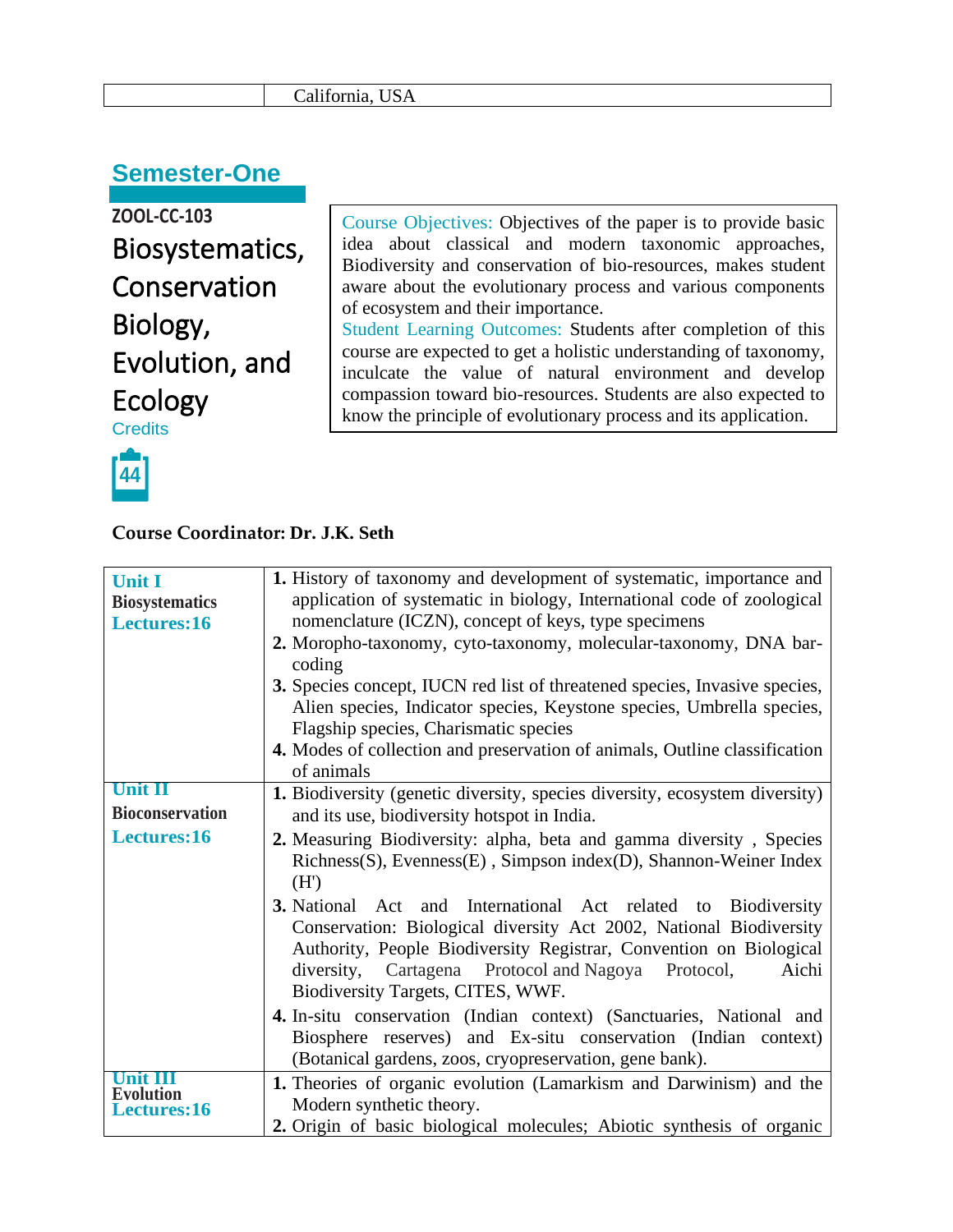|                                                 | monomers and polymers; Concept of Oparin and Haldane; Experiment<br>of Miller (1953); The first cell; Evolution of prokaryotes; Origin of<br>eukaryotic cells<br>3. Phylogenetic tree, molecular phylogeny inference using DNA and<br>protein sequences, neutral evolution, molecular divergence and<br>molecular clocks; origin of new genes and proteins; Gene duplication<br>and divergence.<br>4. Hardy-Weinberg Law, Isolating mechanisms, Speciation, Convergent<br>evolution; Sexual selection; Co-evolution. |
|-------------------------------------------------|----------------------------------------------------------------------------------------------------------------------------------------------------------------------------------------------------------------------------------------------------------------------------------------------------------------------------------------------------------------------------------------------------------------------------------------------------------------------------------------------------------------------|
| <b>Unit IV</b><br><b>Ecology</b><br>Lectures:16 | 1. Population characteristics and dynamics<br>2. Species Interactions: Types of interactions, interspecific competition,<br>herbivory, carnivory, pollination, symbiosis.<br>3. Community Ecology: Nature of communities; community structure<br>and attributes; edges and ecotones; Ecological Succession: Types;<br>mechanisms; changes involved in succession; concept of climax.<br>4. Ecosystem structure and characteristics                                                                                   |
| 画面                                              | <b>Recommended Textbooks and References:</b><br>1. Principle of Animal Taxonomy; G.G. Simpson. Oxford IBH<br>Publishing Company.<br>2. Elements of Taxonomy. E. Mayer.<br>3. Theory and Practice of Animal Taxonomy. V.C. Kapoor, Oxford &<br>IBH Publishing Co.<br>4. Fundamental of Ecology: O.P Odum<br>5. Evolution : Strickberger<br>6. Evolutionary analysis : Herron and freeman<br>7. Campbell Biology: Reece, Urry, Cain et al.<br>8. Essential of Ecology: Miller and Spoolman                             |

**ZOOL-CC-104** Biochemistry



**Course Objectives:** Objectives of the paper is to provide basic idea about structure, and function of bio-molecules. The papers also focus on metabolism of Bio-molecules, basic idea about enzyme, its kinetics and regulation.

**Student Learning Outcomes:** Students after completion of this course are expected to know different bio-molecules, their biological functions and role of enzymes in cellular metabolism

#### **Course Coordinator: Mr. L.K. Murmu**

| <b>Unit I</b>       | 1. Composition, structure, types and function of carbohydrates            |
|---------------------|---------------------------------------------------------------------------|
| <b>Biochemistry</b> | 2. Composition, structure, types and function of lipids and steroids      |
|                     | 3. Composition, structure, types and function of amino acids and proteins |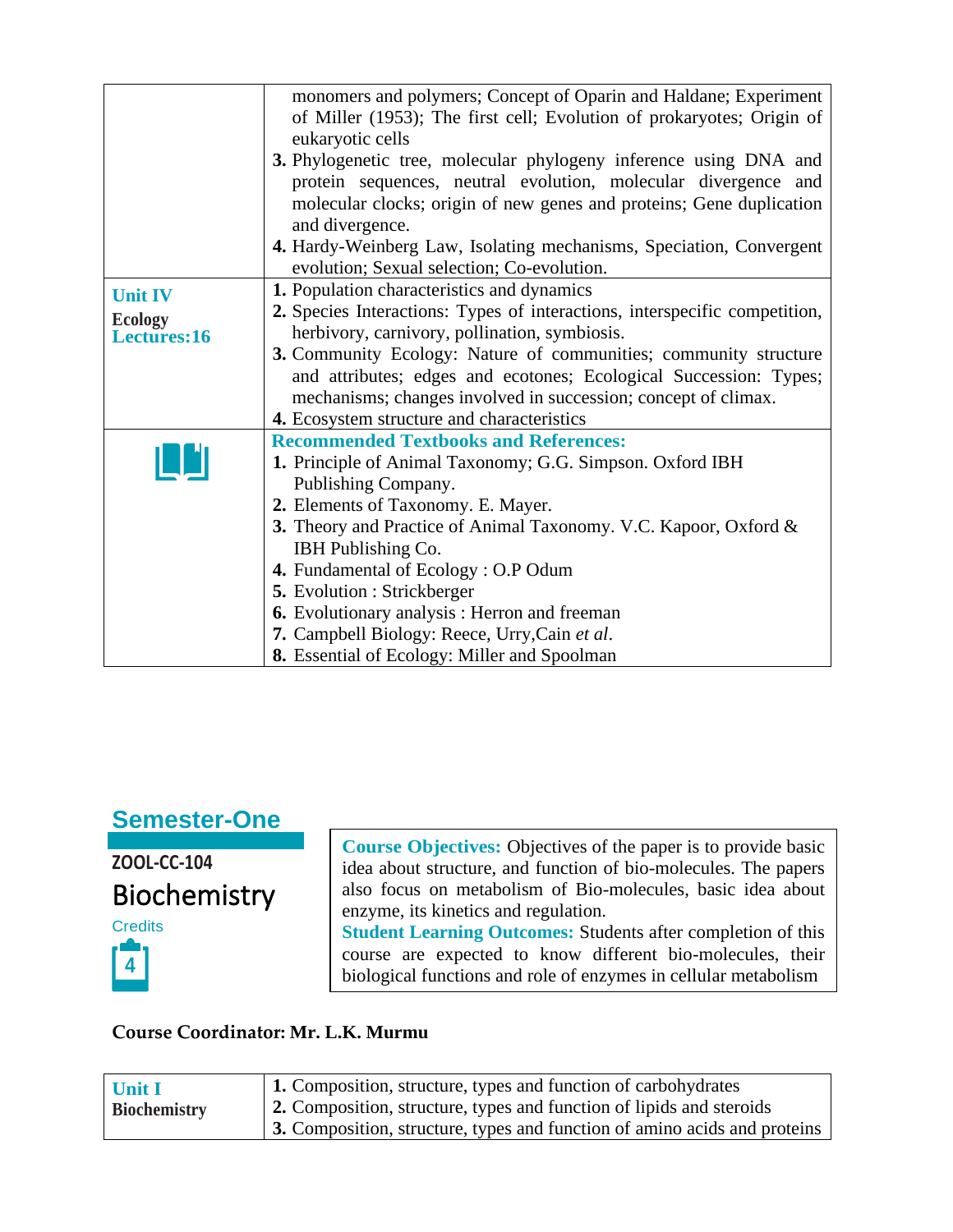| Lectures:16                           | 4. Conformation of proteins (Ramachandran plot, secondary structure,               |
|---------------------------------------|------------------------------------------------------------------------------------|
|                                       | domains, motif and folds)                                                          |
| <b>Unit II</b>                        | 1. Glycolysis and TCA cycle                                                        |
| Biochemistry                          | 2. Oxidative phosphorylation, ETC and ATP synthesis                                |
| Lectures:16                           | 3. Oxidation of Fatty acids                                                        |
|                                       | 4. Bioenergetics                                                                   |
| Unit III                              | 1. Alternative metabolism of carbohydrates (Gluconeogenesis and HMP                |
| <b>Molecular</b><br><b>Metabolism</b> | Shunt)                                                                             |
| Lectures:16                           | 2. Metabolism of amino acids and Urea cycle,                                       |
|                                       | 3. Biosynthesis of Cholesterol                                                     |
|                                       | 4. Vitamins                                                                        |
| <b>Unit IV</b>                        | 1. Enzyme structure and classification                                             |
| <b>Enzymology</b>                     | 2. Principles of catalysis, enzyme kinetics, Michaelis-Menten Equation,            |
| Lectures:16                           | Line-Weaver-Burke Equation                                                         |
|                                       | 3. Mechanism of enzyme action with special references to lysozyme                  |
|                                       | 4. Regulation of Enzyme action and inhibition                                      |
|                                       | <b>Recommended Textbooks and References:</b>                                       |
| 19H                                   | 1. Lehinger Principles of Biochemistry, D.L. Nelson, M.M. Cox, 07 <sup>th</sup>    |
|                                       | Edition                                                                            |
|                                       | 2. Biochemistry, J.M. Berg, L. Stryer, J.L. Tymoczko, G.J. Gatto, 08 <sup>th</sup> |
|                                       | Edition                                                                            |
|                                       | 3. Harper's Illustrated Biochemistry, V.L. Rodwell, D.A. Bender, K.M.              |
|                                       | Botham, P.J. Kennely, P.A. Weil, 31 <sup>st</sup> Edition                          |
|                                       | 4. Principle of Biochemistry, Voet and Voet                                        |
|                                       | 5. Biochemistry, Campbell                                                          |

**ZOOL-CC-105 Laboratory Course Work-I Credits 4**

**Course Objectives:** Objectives of the paper is to provide 1) hands on exposure in collection, preservation and identification of invertebrates using basic taxonomic key, 2) observation and preparation of different slides related to cell biology 3) solving different problem related to inheritance biology,4) construction of phylogenetic tree, and 5) Hand on experience on ecological adaptation and performing different biochemical experiments. **Student Learning Outcomes**: Students will be able to know about collection, preservation, identification and drawing phylogenetic tree of organisms.

**Course Coordinator: Head, Department of Zoology**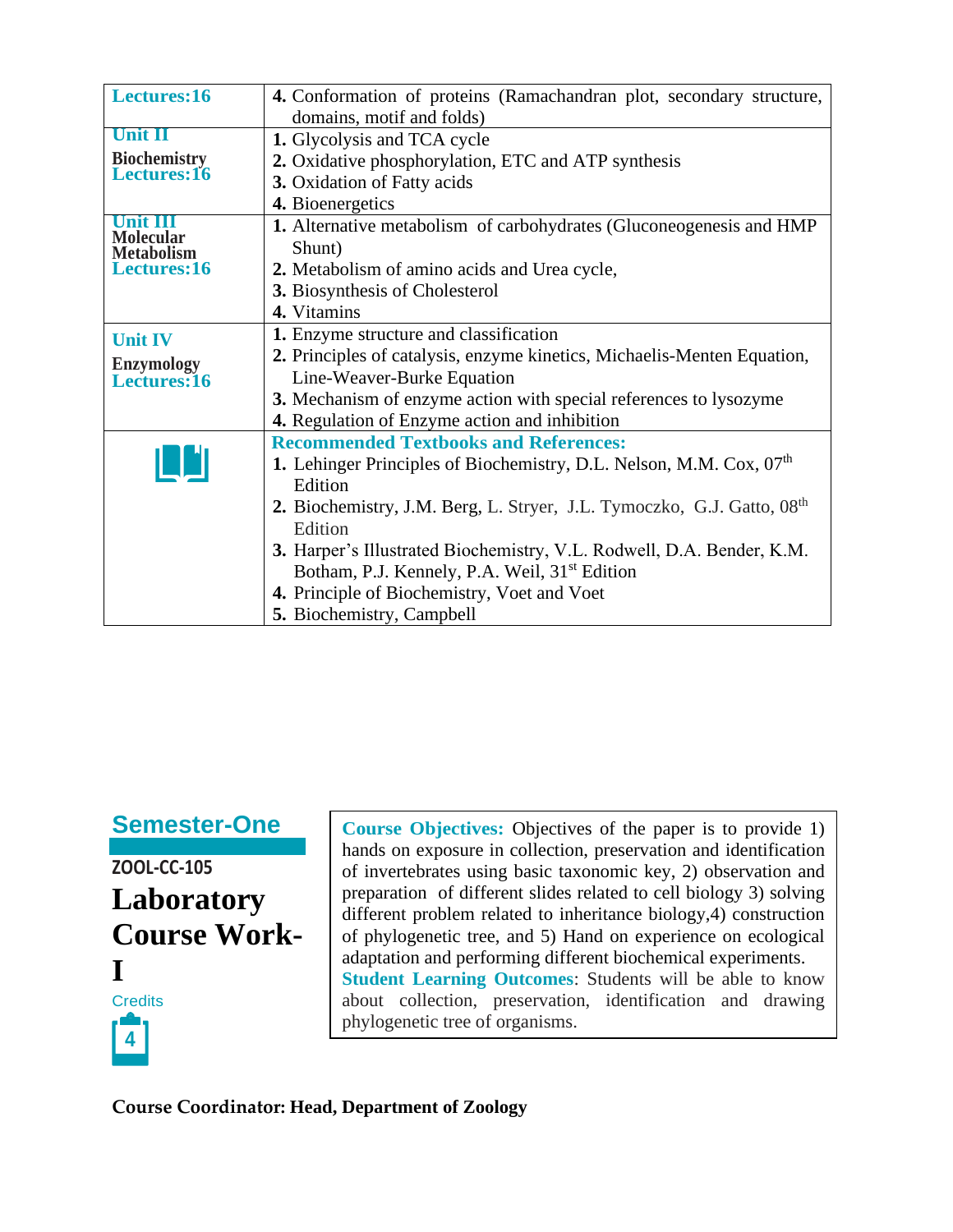| Biology of Non-        | 1. Invertebrate Anatomy of preserved animals available in the market          |
|------------------------|-------------------------------------------------------------------------------|
| Chordate, Cellular     | a) Prawn (Nervous system & Statocyst)                                         |
| <b>Biology</b><br>$\&$ | b) Cockroach (Nervous, reproductive & salivary systems)                       |
| Inheritance            | c) Squilla (Nervous system)                                                   |
| Biology,               | d) Sepia (Nervous system)                                                     |
| Biosystematics,        | e) Loligo (Nervous system)                                                    |
| conservation           | f) Unio (Nervous system)                                                      |
| Biology, Evolution     | g) Mytillus (Nervous system)                                                  |
| and<br>Ecology,        | h) Pila (Nervous system & Otolith)                                            |
| Biochemistry           | Aplysia (Nervous system)<br>$\mathbf{i}$                                      |
|                        | j) Starfish (Water vascular system & Tube foot)                               |
|                        | k) Sea Urchin (Aristotle's lantern)                                           |
|                        | 2. Preparation of permanent slides (Specimen available)                       |
|                        | 3. Identification with comments upon                                          |
|                        | a) Museum specimens                                                           |
|                        | <b>b</b> ) Whole mount Specimens                                              |
|                        | c) Permanent slides-Invertebrates                                             |
|                        | 4. Cytological preparations of chromosomes from onion root tip and            |
|                        | grasshopper testes                                                            |
|                        | 5. Demonstration of mitochondria by supravital staining in buccal             |
|                        | epithelium                                                                    |
|                        | <b>6.</b> Demonstration of Barr body in hair root and buccal epithelial cells |
|                        | 7. Problem related to following aspect of genetics                            |
|                        | a) law of independent assortment                                              |
|                        | <b>b</b> ) Complementation test                                               |
|                        | c) Sex linked inheritance                                                     |
|                        | d) Pedigree analysis<br>e) linkage map                                        |
|                        | 8. Collecting different local animals/photographs (least concern              |
|                        | category) and their classification using taxonomic keys                       |
|                        | 9. Construction of phylogenetic tree using basic morphological                |
|                        | features                                                                      |
|                        | 10. Construction of phylogenetic tree using 16s rRNA gene sequences           |
|                        | retrieved from NCBI database                                                  |
|                        | 11. Construction of phylogenetic tree using COI (Cytochrome c                 |
|                        | oxidase) gene sequences retrieved from NCBI database                          |
|                        | 12. Practical related to evaluation of diversity indices: Species             |
|                        | Richness(S), Evenness (E), Simpson index (D), Shannon-Weiner                  |
|                        | Index $(H')$                                                                  |
|                        | 13. Practical related to preparation of solution, buffer and measurment       |
|                        | of pH                                                                         |
|                        | 14. Demonstration and handling of micropipette                                |
|                        | 15. Biochemical (Qualitative) tests for-                                      |
|                        | a) Protein, glycogen, ascorbic acid, phosphorus, nucleic acid                 |
|                        | b) Tests for salivary amylase and invertase                                   |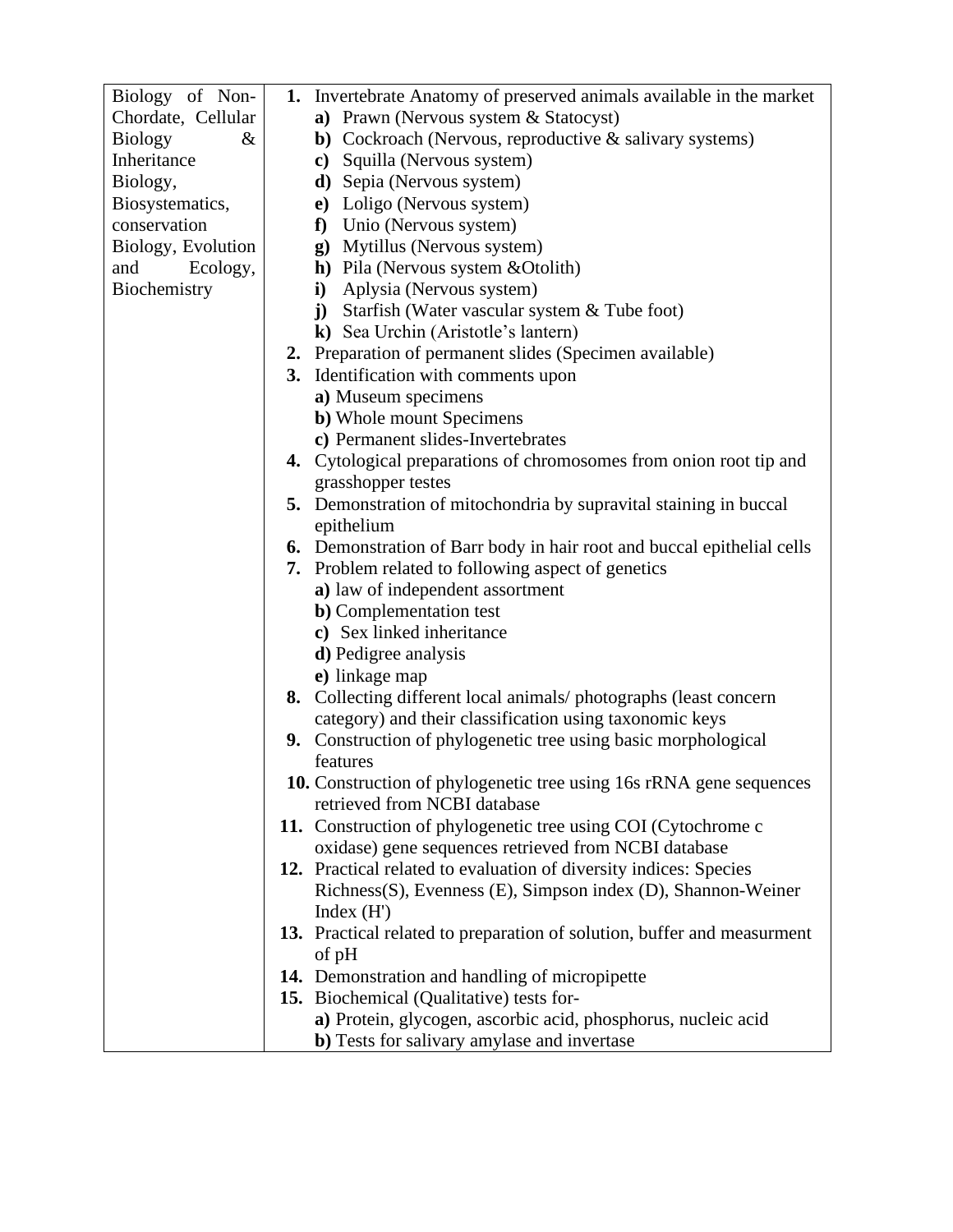# **Semester-Two**

| ZOOL-CC-201       |                                                                      |
|-------------------|----------------------------------------------------------------------|
|                   | <b>Course Objectives:</b> Objective of the paper is to provide brief |
| <b>Biology of</b> | idea about each taxon of chordates with some important               |
|                   | biological features.                                                 |
| <b>Chordates</b>  | <b>Student Learning Outcomes: Students after completion of this</b>  |
| <b>Credits</b>    | course are expected to know the chordate diversity and some of       |
|                   | the important features with respect to their evolutionary            |
| $\mathbf{r}$      | relationship.                                                        |

#### **Course Coordinator: Dr. T.K. Barik**

|                                           | and evolutionary<br>significance<br>of<br>Hemichordates,<br>1. Biology |  |  |  |
|-------------------------------------------|------------------------------------------------------------------------|--|--|--|
| <b>Unit I</b>                             |                                                                        |  |  |  |
| <b>Ptotochordates</b>                     | Cephalochordates and Urochordates                                      |  |  |  |
| Lectures:16                               | 2. General organization, classification and affinities of Cyclostomata |  |  |  |
|                                           | 3. Structural organization of Petromyzon and its comparison with       |  |  |  |
|                                           | Myxine                                                                 |  |  |  |
|                                           | 4. Origin of chrodates                                                 |  |  |  |
| <b>Unit II</b>                            | 1. Biology and affinities of Dipnoi                                    |  |  |  |
| <b>Superclass: Pices</b>                  | 2. Biology and Phylogenetic significance of Latimeria                  |  |  |  |
| Lectures:16                               | 3. Osmoregulation in fishes, Swim bladder and lateral line system in   |  |  |  |
|                                           | fishes                                                                 |  |  |  |
|                                           | 4. Parental care in amphibian, Neoteny and metamorphosis in amphibian  |  |  |  |
| Unit III                                  | 1. Structural organization and phylogenetic significance of Sphenodon  |  |  |  |
| <b>Class: Repilia and</b><br><b>Birds</b> | 2. Adaptive radiation in reptiles                                      |  |  |  |
| Lectures:16                               | 3. Origin and evolution in birds                                       |  |  |  |
|                                           | 4. Flight adaptation in birds                                          |  |  |  |
| <b>Unit IV</b>                            | 1. Origin of mammal                                                    |  |  |  |
| <b>Class: Mammalia</b>                    | 2. Aquatic mammals                                                     |  |  |  |
| Lectures:16                               | 3. Prototheria and metatheria                                          |  |  |  |
|                                           | 4. Dentition in Mammals                                                |  |  |  |
|                                           | <b>Recommended Textbooks and References:</b>                           |  |  |  |
|                                           | 1. Phylum Chordata, H. Newman                                          |  |  |  |
|                                           | 2. The Life of Vertebrates, J.Z. Youn                                  |  |  |  |
|                                           | 3. A Text Book of Zoology, T.J. Parker and W.A. Haswell, Vol. I and II |  |  |  |
|                                           |                                                                        |  |  |  |
|                                           |                                                                        |  |  |  |
|                                           |                                                                        |  |  |  |
|                                           |                                                                        |  |  |  |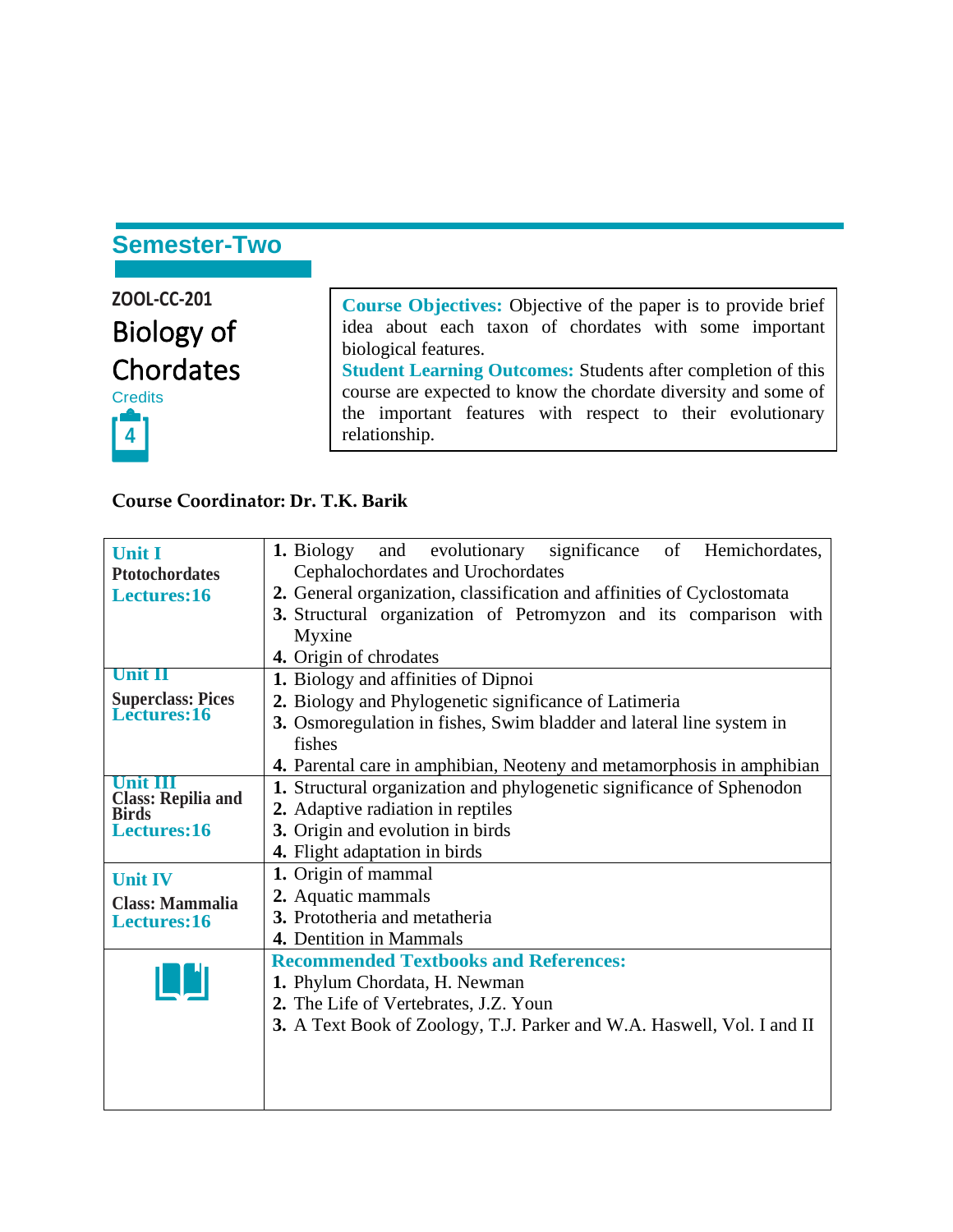## **Semester- Two**

**ZOOL-CC-202** Molecular Biology **Credits 4**

**Course Objectives:** The objectives of this paper is to provide comprehensive idea about the structure and function of nucleic acid and regulations of gene expression.

**Student Learning Outcomes:** Students after attending the course will understand role of bio-molecule involved in control and expression of genetic information and gene regulation at the level of transcription and translation in a better way.

#### **Course Coordinator: Dr. P.K. Dixit**

| <b>Unit I</b>                         | 1. Structure and conformation of Nucleic acids                         |
|---------------------------------------|------------------------------------------------------------------------|
| <b>Nucleic Acids</b>                  | 2. DNA replication                                                     |
| Lectures:16                           | 3. DNA damage and repair mechanism                                     |
|                                       | 4. Recombination: Homologous and site-specific recombination           |
| <b>Unit II</b>                        | 1. Mechanism of Transcription                                          |
| <b>Molecular</b>                      | 2. Post Transcriptional modifications and RNA processing               |
| <b>Synthesis</b>                      | 3. Protein translation                                                 |
| Lectures:16                           | 4. Post-translational modification of proteins                         |
| Unit III                              | <b>1.</b> Prokaryotic gene regulation                                  |
| <b>Gene Regulation</b><br>Lectures:16 | 2. Eukaryotic gene regulations                                         |
|                                       | 3. Topoisomerase, its role during replication and transcription        |
|                                       | 4. Gene regulation and expression in viruses                           |
| <b>Unit IV</b>                        | 1. Hormones and their receptors, cell surface receptor,                |
| <b>Gene Regulation</b>                | 2. General principles of cell communication, Signaling through G-      |
| Lectures:16                           | protein coupled receptors,                                             |
|                                       | 3. Signal transduction pathways, second messengers                     |
|                                       | 4. Quorum sensing                                                      |
|                                       | <b>Recommended Textbooks and References:</b>                           |
|                                       | 1. Molecular Cell Biology, Lodish, Berk, Kaiser, Krieger, Bretscher,   |
|                                       | Ploegh, Amon, Martin                                                   |
|                                       | 2. Cell Biology, G. Karp                                               |
|                                       | 3. Cell and Molecular Biology, De Robertis                             |
|                                       | 4. Molecular Biology of the Cell, Alberts et al., Garland Science, New |
|                                       | York, USA                                                              |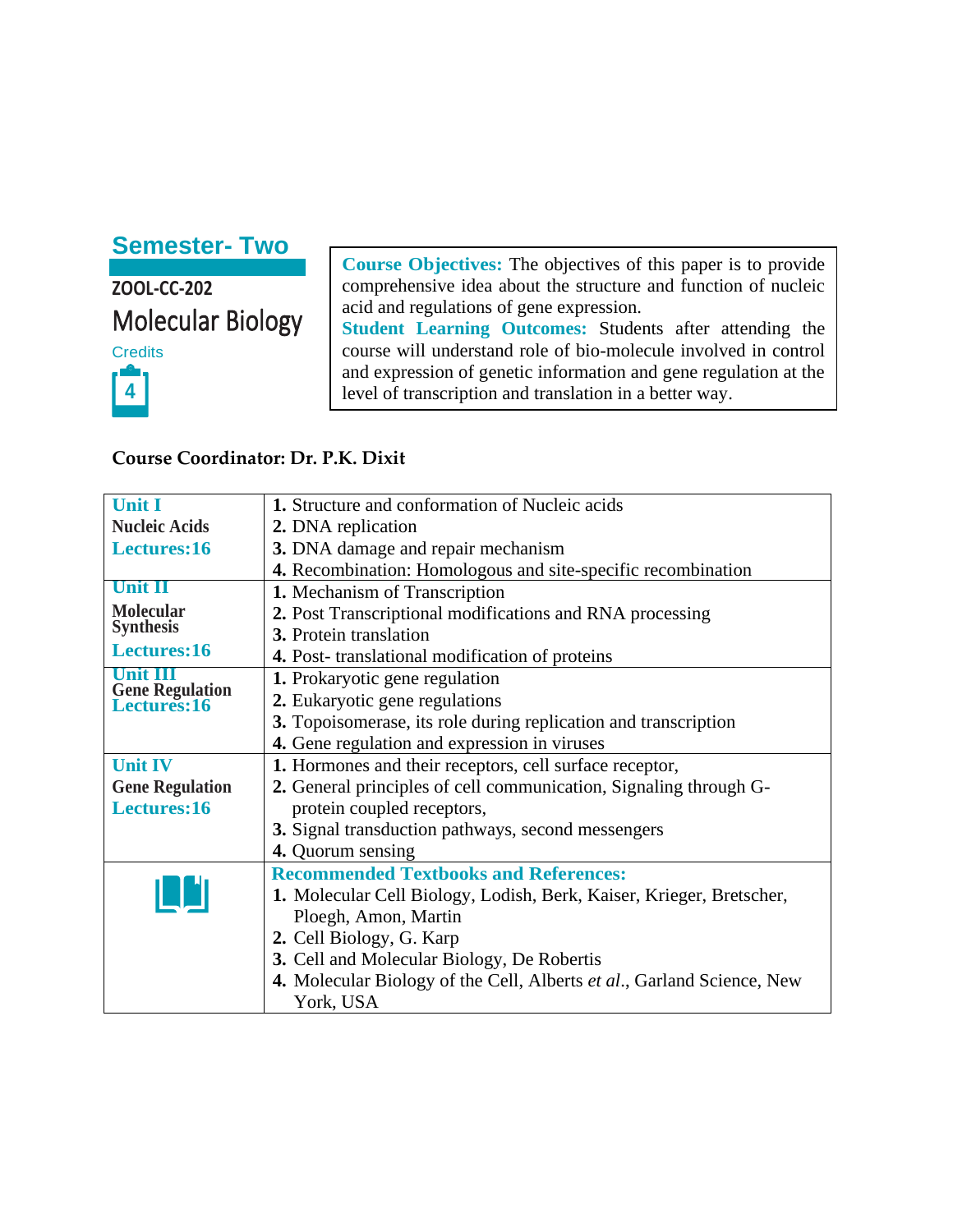### **Semester- Two**

# **ZOOL-CC-203** Physiology, Endocrinology and Histology



**Course Objectives:** Objectives of the paper is to provide basic idea about various physiological processes, endocrine system and basic aspect of Histology.

**Student Learning Outcomes:** Students after completion of this course are expected to learn basic histological features of important organ, the role of physiological processes and hormones involved in maintaining homeostasis.

#### **Course Coordinator: Dr. P.K. Dixit**

| <b>Unit I</b>                              | 1. Digestive System: Secretory function of alimentary canal, Digestion, |
|--------------------------------------------|-------------------------------------------------------------------------|
| Digestion,                                 | absorption                                                              |
| <b>Excretion</b> , and                     | 2. Blood and<br>circulation: Blood corpuscles, haemopoiesis<br>and      |
| <b>Circulation</b>                         | Mechanism of Blood coagulation.                                         |
| Lectures:16                                | 3. Excretory System: Nephron, Mechanism of Unin formation, water and    |
|                                            | electrolyte balance.                                                    |
|                                            | 4. Cardiovascular System: Heart, Double circulation, Principles of ECG  |
| <b>Unit II</b>                             | 1. Respiratory System: Mechanism of breathing, exchange of gases and    |
| <b>Nerve Conduction</b>                    | its regulation                                                          |
| and Sense Organs,                          | 2. Nervous System: Neurons, synapse and synaptic transmission and       |
| Respiration, and<br>Thermoregulation       | mechanism of nerve conduction.                                          |
| Lectures:16                                | 3. Sense Organs: Vision, hearing                                        |
|                                            | 4. Types of muscle and mechanism of muscle contraction.                 |
| <b>Unit III</b>                            | 1. Structure, chemistry and function of Pituitary and peneal gland      |
| <b>Endocrinology</b><br><b>Lectures:16</b> | 2. Structure, chemistry and function of Thyroid and para-thyroid gland  |
|                                            | 3. Structure, chemistry and function of Pancreas and Adrenal gland      |
|                                            | 4. Mechanism of hormone actions                                         |
|                                            |                                                                         |
| <b>Unit IV</b>                             | 1. Structure and function of epithelial tissue and connective tissue    |
| <b>Histology</b>                           | 2. Cell adhesion and cell adhesion molecules                            |
| Lectures:16                                | 3. Histological details and functions of liver                          |
|                                            | <b>4.</b> Histological details and functions of Spleen & Kidney         |
|                                            | <b>Recommended Textbooks and References:</b>                            |
|                                            | 1. Endocrinology, Hadley                                                |
|                                            | 2. Endocrinology, Turner and Bagnora                                    |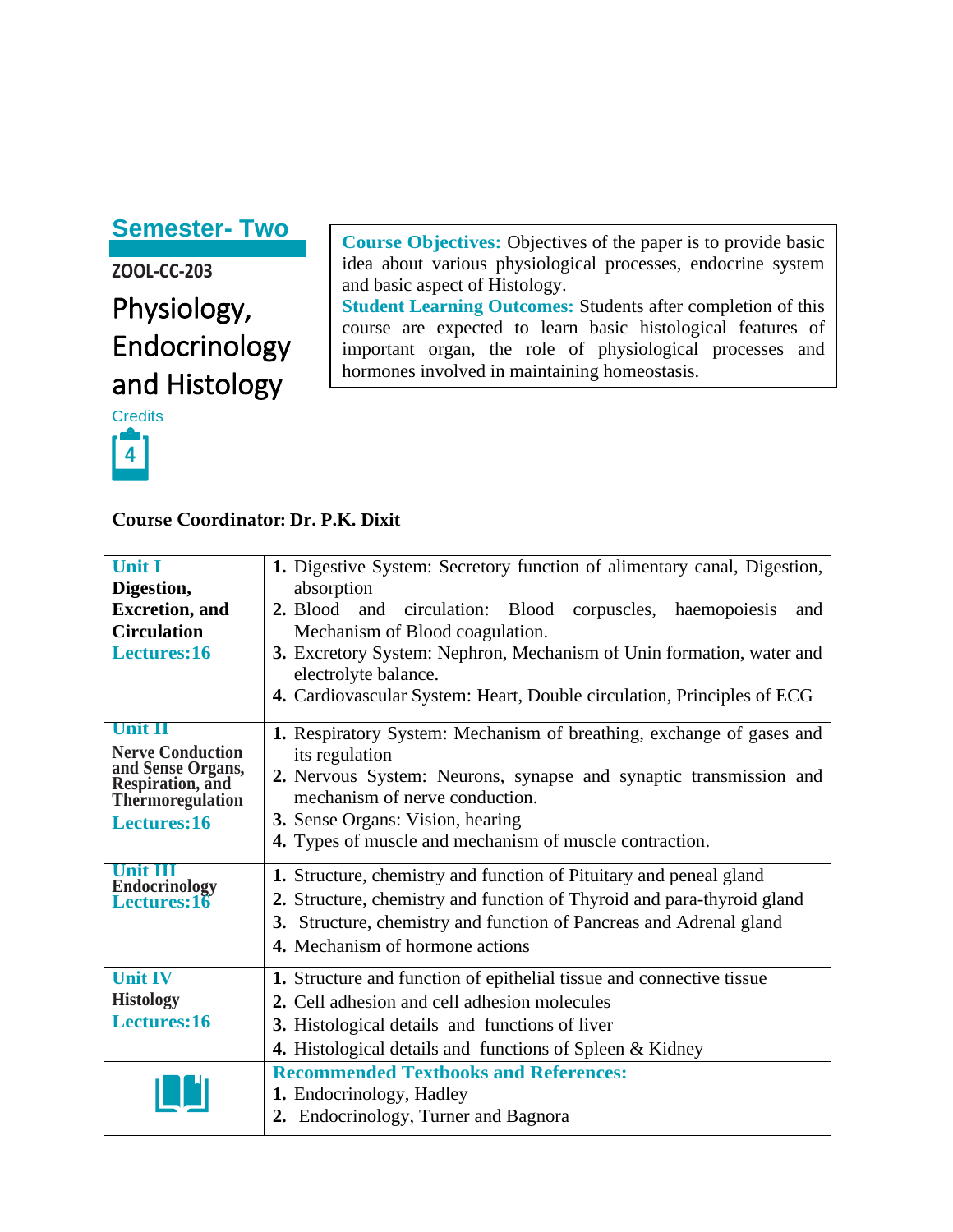| 3. Comparative Vertebrate Endocrinology, P.J. Bentley                       |
|-----------------------------------------------------------------------------|
| 4. Text Book of Comparative Endocrinology, H.A. Bern                        |
| <b>5.</b> Animal Physiology: Adaptation and Environmental, K.S. Nelson (ed) |
| Cambridge University Press, Cambridge, UK                                   |
| 6. Medical physiology, Guyton and Hall                                      |
| 7. Histology, H.R. Michael                                                  |

### **Semester- Two**

**ZOOL-CC-204** Ethology, Applied Ecology, and Microbiology

**Course Objectives:** Objectives of the paper is to provide basic idea about different aspects of animal behaviour, applied ecology and microbial world. **Student Learning Outcomes:** Students after completion of this

course are expected to learn social organisation and their impotence in animals, pollution and its causative agents, bacterial and viral diversity, their genetics and their implication.



#### **Course Coordinator: Dr. T. K. Barik**

| <b>Unit I</b>                 | 1. Concept of animal behavior: Innate, Acquired; Social interaction in                                                                                                                                                                                  |
|-------------------------------|---------------------------------------------------------------------------------------------------------------------------------------------------------------------------------------------------------------------------------------------------------|
| <b>Ethology</b>               | <b>Insects and Primates</b>                                                                                                                                                                                                                             |
| Lectures:16                   | 2. Approaches and methods in study of behavior; Proximate and ultimate<br>causation; Altruism and evolution-Group selection, Kin selection,<br>Altruism<br>3. Neural basis of learning and memory<br>4. Hypothalamus and regulation of animal behaviour |
| <b>Unit II</b>                | 1. Pollution and abatement of land, air and water, noise pollution                                                                                                                                                                                      |
| <b>Applied Ecology</b>        | 2. Global warming, Ozone layer depletion, Acid rain-causes &                                                                                                                                                                                            |
| Lectures:16                   | consequences                                                                                                                                                                                                                                            |
|                               | 3. Concept of Sustainable Development and its goals                                                                                                                                                                                                     |
|                               | 4. Bioremediation                                                                                                                                                                                                                                       |
| Unit III                      | 1. Bacteria structure and morphology and classification                                                                                                                                                                                                 |
| Microbiology-I<br>Lectures:16 | 2. Structure and function of bacterial cell wall                                                                                                                                                                                                        |
|                               | 3. Genetic recombination in bacteria                                                                                                                                                                                                                    |
|                               | 4. Antibiotics classification and mode of action                                                                                                                                                                                                        |
| <b>Unit IV</b>                | 1. Characteristics and classification of viruses                                                                                                                                                                                                        |
| Microbiology-II               | 2. Life cycle of Bacteriophages                                                                                                                                                                                                                         |
| Lectures:16                   | <b>3.</b> Pathophysiology of CoV, $H_1N_1$ and HIV                                                                                                                                                                                                      |
|                               | 4. Bioterrorism                                                                                                                                                                                                                                         |
|                               | <b>Recommended Textbooks and References:</b>                                                                                                                                                                                                            |
|                               | 1. Ecology, E.P. Odum, R. Holt, Winston Inc., USA,                                                                                                                                                                                                      |
|                               | 2. C.S. Binoda, M.P. Nayar, River Pollution In India. APH Publ. Corpn.,                                                                                                                                                                                 |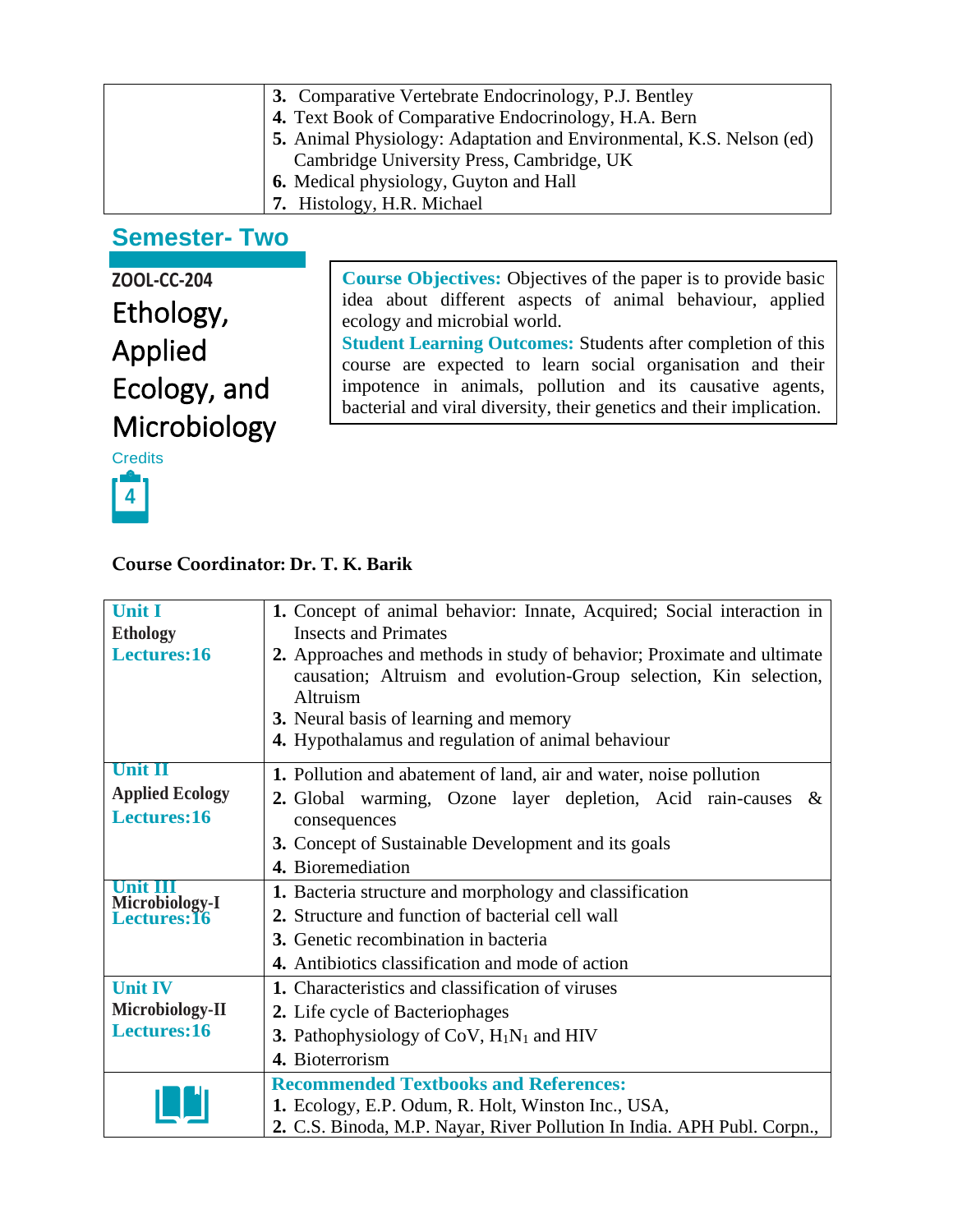| New Delhi.                                                                   |
|------------------------------------------------------------------------------|
| 3. Campbell Biology, Reece, Urry, Cain et al                                 |
| 4. Essential of Ecology, Miller, Spoolman                                    |
| 5. Animal Behaviour, J. Alcock                                               |
| 6. Principles of Animal Communications, J.W. Bradbury                        |
| 7. Microbiology Principles and Explorations, J.G. Black, L.J. Black, 9th     |
| Edition, Willey Publishers                                                   |
| 8. Prescott's Microbiology, J. Willey, K. Sandman, D. Wood, 11 <sup>th</sup> |
| Edition                                                                      |

| <b>Semester-Two</b>                                                                                                                                           |  |                                                                                                                                                                                                                                                                                                                                                                                                                                                                                                                                                                                                                                                                                                                                                                                                                                        |
|---------------------------------------------------------------------------------------------------------------------------------------------------------------|--|----------------------------------------------------------------------------------------------------------------------------------------------------------------------------------------------------------------------------------------------------------------------------------------------------------------------------------------------------------------------------------------------------------------------------------------------------------------------------------------------------------------------------------------------------------------------------------------------------------------------------------------------------------------------------------------------------------------------------------------------------------------------------------------------------------------------------------------|
| ZOOL-CC-205<br>Laboratory<br><b>Course Work-II</b><br><b>Credits</b><br>$\overline{4}$<br><b>Course Coordinator:</b><br><b>Head, Department of</b><br>Zoology |  | <b>Course Objectives:</b> Objectives of the paper is to provide 1)<br>hand on exposure in collection, preservation and identification<br>of vertebrates using basic taxonomic key, 2) observation and<br>of different slides related to histology 3)<br>preparation<br>experiment related to human physiology, 4) practical related to<br>behaviour, 5) performing different ecological<br>animal<br>experiments and basic microbological experiments.<br><b>Student Learning Outcomes:</b> On completion of this course,<br>students are expected to learn collection, preservation,<br>identification of vertebrates, blood physiology, histological<br>details of impotant organs, experience animal behavior,<br>physicochemical analysis of water and soil, media preparation<br>for microbial growth and basic staining methods. |
| of<br><b>Biology</b>                                                                                                                                          |  | <b>1.</b> Vertebrate Anatomy of preserved animals available in Market:-                                                                                                                                                                                                                                                                                                                                                                                                                                                                                                                                                                                                                                                                                                                                                                |
| Chordates,                                                                                                                                                    |  | a) Scoliodon (Afferent and Efferent blood vessels, cranial nerves,                                                                                                                                                                                                                                                                                                                                                                                                                                                                                                                                                                                                                                                                                                                                                                     |
| Molecular                                                                                                                                                     |  | internal ear, ampula of                                                                                                                                                                                                                                                                                                                                                                                                                                                                                                                                                                                                                                                                                                                                                                                                                |
| Biology,                                                                                                                                                      |  | b) Lorenzini, placoid scale)                                                                                                                                                                                                                                                                                                                                                                                                                                                                                                                                                                                                                                                                                                                                                                                                           |
| Physiology,<br>$End}_{\text{conjugation}$                                                                                                                     |  | c) Cycloid and ctenoid scales of bony fishes.                                                                                                                                                                                                                                                                                                                                                                                                                                                                                                                                                                                                                                                                                                                                                                                          |

| Biology,                      | b) Lorenzini, placoid scale)                                                |
|-------------------------------|-----------------------------------------------------------------------------|
| Physiology,                   | c) Cycloid and ctenoid scales of bony fishes.                               |
| Endocrinology and             | <b>d</b> ) Toad (cranial nerves, Blood vascular system and hyoid apparatus) |
| Histology,                    | e) Calotes (Blood vascular system, and hyoid apparatus)                     |
| Ethology, Applied<br>Ecology, | f) Pigeon (Blood vascular system, brain, air sacs, pectin, flight and       |
| Biogeography and              | perching muscles)                                                           |
| Palaeontology                 | <b>g</b> ) Rat (Neck nerves, brain and vascular system)                     |
|                               | 2. Identification and Comments upon                                         |
|                               | a) Museum specimens                                                         |
|                               | <b>b</b> ) Bones                                                            |
|                               | c) Permanent histological slides                                            |
|                               | 3. Ecological experiments to determine-                                     |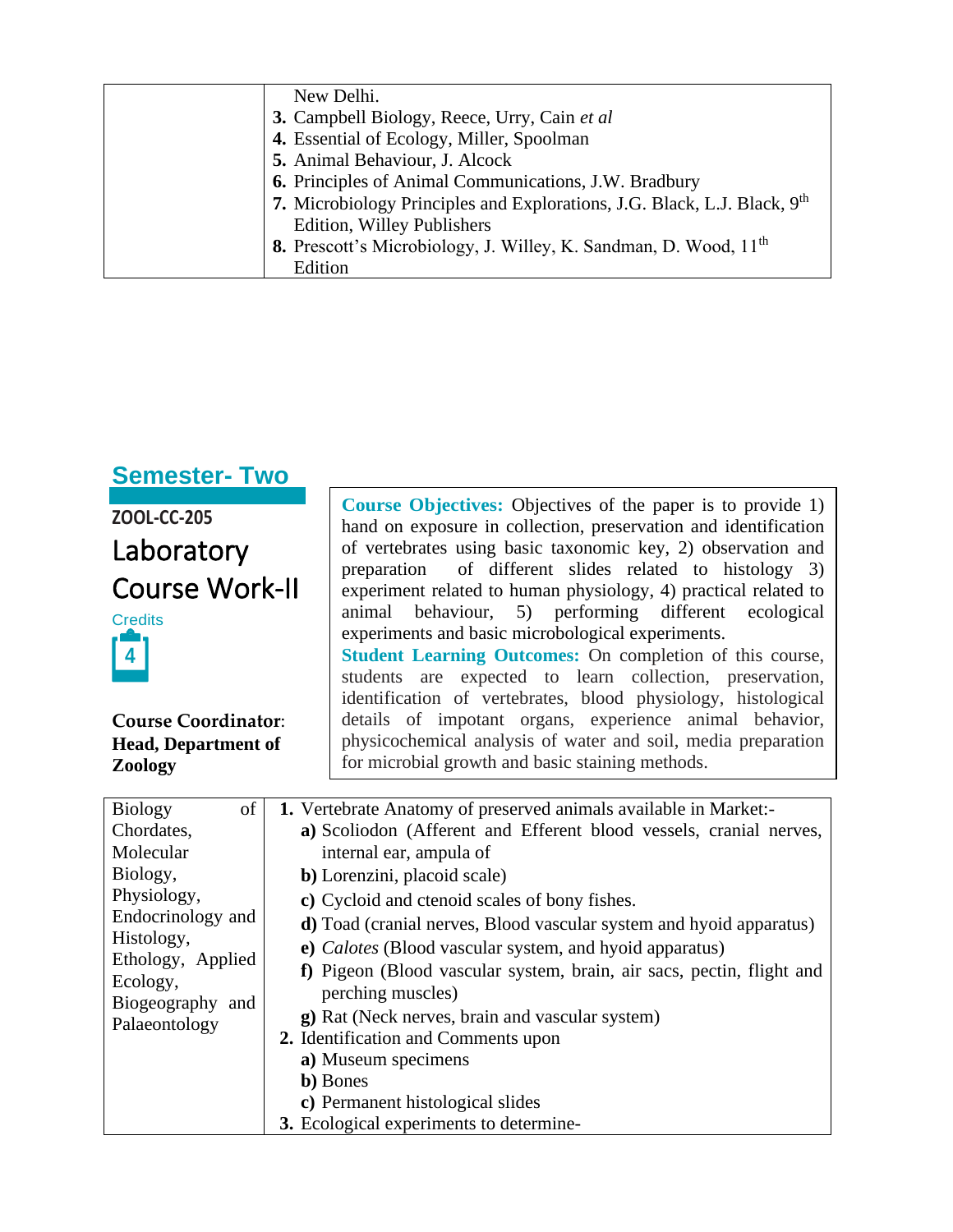| a) Acidity, alkalinity and chlorinity of water samples            |
|-------------------------------------------------------------------|
| b) Dissolved oxygen content of water                              |
| c) pH of soil and water samples                                   |
| 4. Identification with comments upon animals with ecological      |
| adaptation and of evolutionary importance                         |
| 5. Collecting different local animals/ photographs (least concern |
| category) and their classification using taxonomic keys           |
| <b>6.</b> Physiological experiments-                              |
| a) Haemin crystals, hemoglobin concentration, RBC and WBC         |
| counting                                                          |
| <b>b</b> ) Oxygen consumption in insects and rats                 |
| 7. Construction of Ethogram-available animal found in and around  |
| Bhanja Bihar University campus                                    |
| 8. Habituation in Annelid, Arthropod and Mollusc                  |
| 9. Demonstration of Chemical communication in ants                |
| <b>10.</b> Preparation of culture media                           |
| 11. Gram staining                                                 |
| 12. Biochemical test (Catalase, oxidase, carbohydrate)            |
|                                                                   |
|                                                                   |

# **Semester- Three**

**ZOOL-CC-301** Instrumentatio n and methods in Biology

**Course Objectives:** Objectives of the paper is to provide basic idea about working principles and application of different instruments and methods used in biological sciences. **Student Learning Outcomes:** Students after completion of this course are expected to handle and operate basic instruments for their experimental purposes.

# **Credits 4**

**Course Coordinator**: **Dr. S.K. Dash**

| <b>Unit I</b>   | 1. Light, Fluorescent and Electron microscopy |
|-----------------|-----------------------------------------------|
| Microscopy,     | 2. Centrifugation                             |
| Centrifugation, | $\parallel$ 3. Chromatography                 |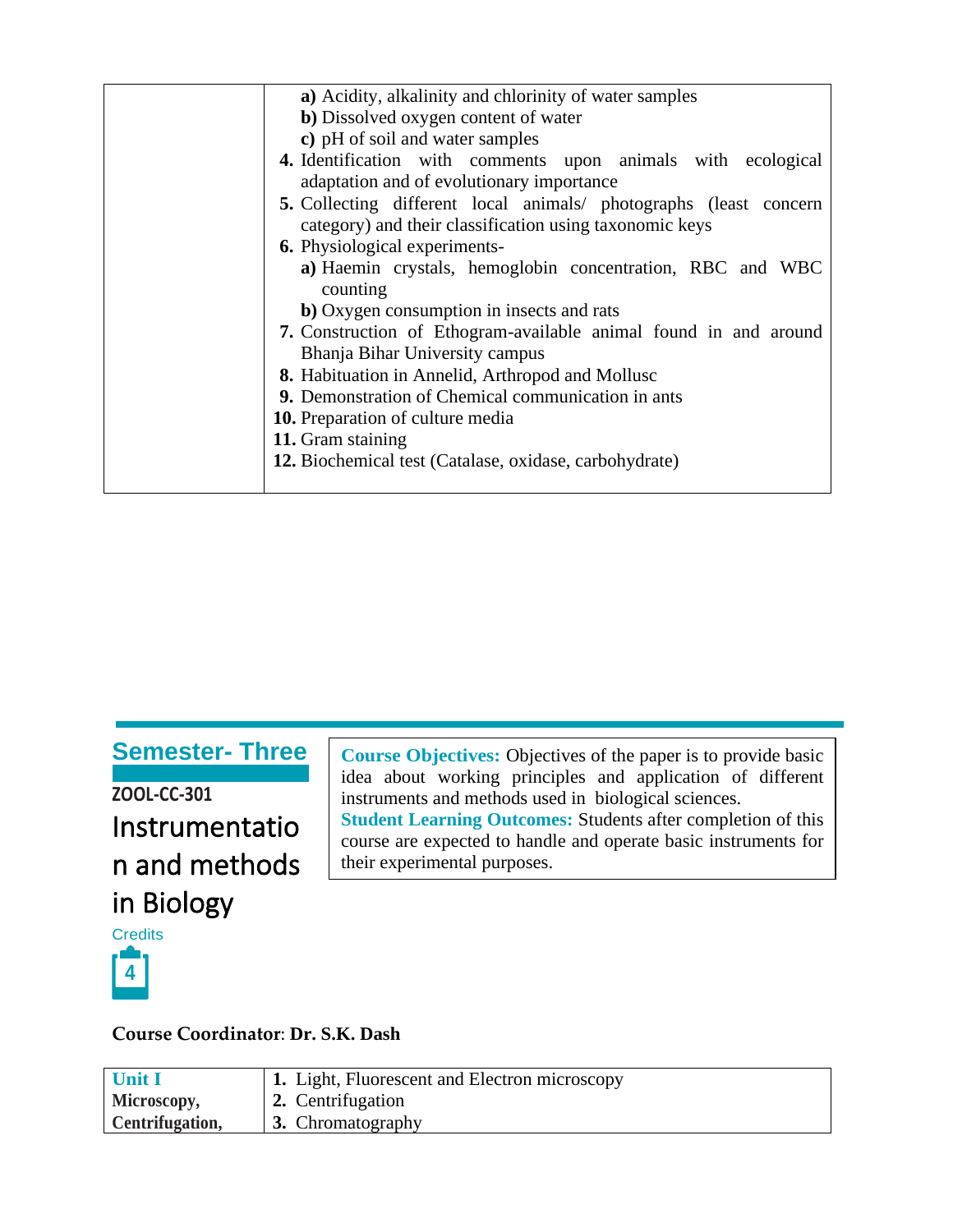| Chromatography                            | 4. Electrophoresis                                                   |
|-------------------------------------------|----------------------------------------------------------------------|
| Lectures:16                               |                                                                      |
| Unit II                                   | 1. UV/Vis Spectrophotometry                                          |
| <b>Spectroscopy and Spectrophotometry</b> | 2. FTIR and Raman spectroscopy                                       |
|                                           | 3. X-ray diffraction                                                 |
| Lectures:16                               | 4. NMR spectroscopy and Mass spectrometry                            |
| <b>Basic Molecular</b>                    | 1. Isolation of RNA, genomic and plasmid DNA                         |
|                                           | 2. DNA and Protein sequencing methods,                               |
| <b>Techniques</b><br><b>Lectures:16</b>   | 3. Isolation and analysis of carbohydrate and lipid molecules        |
|                                           | 4. Radio labelling techniques                                        |
| <b>Unit IV</b>                            | 1. Blotting techniques                                               |
| Advanced<br><b>Molecular</b>              | 2. Polymerase Chain Reaction and its applications                    |
| <b>Techniques</b>                         | 3. Gene cloning and expression                                       |
| Lectures:16                               | 4. Genetic engineering and its application                           |
|                                           | <b>Recommended Textbooks and References:</b>                         |
|                                           | 1. Introduction to Spectroscopy, Pavia, Lampman, Kriz, Vivyan,       |
|                                           | Cengage Learning                                                     |
|                                           | 2. Modern Spectroscopy, JM Hollas, Willey Publication                |
|                                           | 3. Molecular Structure and Spectroscopy, G. Aruldash                 |
|                                           | 4. Understanding NMR Spectroscopy, J Keeler, Wiley Publications      |
|                                           | <b>5.</b> Principles of NMR Spectroscopy, DP Goldberg                |
|                                           | 6. Molecular Cell Biology, Lodish, Berk, Kaiser, Krieger, Bretscher, |
|                                           | Ploegh, Amon, Martin                                                 |
|                                           | 7. Experimental Biochemistry, Wilson and Walker                      |
|                                           | 8. Experimental Biochemistry, Rodney Boyer                           |
|                                           | 9. Fundamental of light microscopy and electronic Imaging, Douglas   |
|                                           | Murphy                                                               |

# **Semester- Three**

**ZOOL-CC-302** Immunology

**Credits** 

**4**

**Course Objectives:** Objective of the paper is to provide comprehensive idea about human immunology with special emphasis on the types of immunity and immune cells, maturation and activation of B and T-cells, antibody diversity and interaction with antigens. **Student Learning Outcomes:** Students after completion of this

course are expected to know in details about human immune system and mechanism of immunity.

#### **Course Coordinator**: **Dr. S.K. Dash**

| Unit I                  | 1. Immunity, cells and molecules of immunity                 |
|-------------------------|--------------------------------------------------------------|
| <b>Basic Immunology</b> | 2. Innate immunity: inflammatory response, complement system |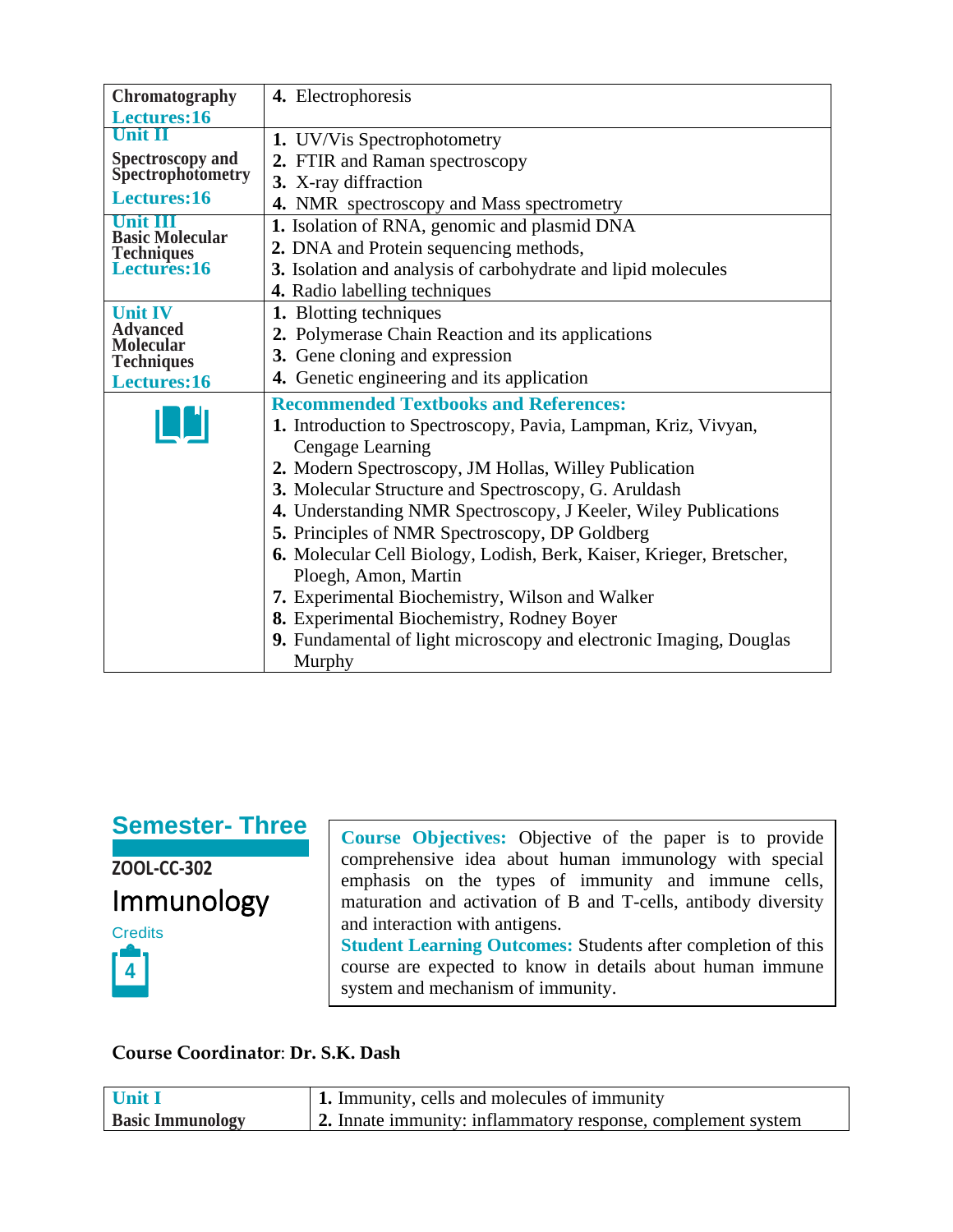| Lectures:16                                 | 3. Adaptive immunity-humoral and cell mediated                                 |  |
|---------------------------------------------|--------------------------------------------------------------------------------|--|
|                                             | 4. MHC Class and function and toll-like receptors                              |  |
| <b>Unit II</b>                              | 1. Cluster of differentiation and immunophenotyping                            |  |
| <b>Components of Immune</b>                 | 2. Structure, types and functions of antibodies                                |  |
| <b>System</b>                               | 3. Vaccines                                                                    |  |
| Lectures:16                                 | 4. Hypersensitivity                                                            |  |
| Unit III                                    | 1. Multigene organization of immunoglobulin gene                               |  |
| <b>Genetic Rearrangement</b><br>of Ig Genes | 2. Immunoglobulin light chain gene rearrangements                              |  |
| Lectures:16                                 | 3. Immunoglobulin heavy-chain gene rearrangements                              |  |
|                                             | 4. Recombination signal sequences and enzymes for rearrangement                |  |
| <b>Unit IV</b>                              | 1. Antibody class switching                                                    |  |
| <b>Antibody Diversity and</b>               | 2. Generation of antibody diversity                                            |  |
| <b>Generation</b>                           | 3. Antibody Engineering                                                        |  |
| Lectures:16                                 | 4. Monoclonal antibodies and hybridoma technology.                             |  |
|                                             | <b>Recommended Textbooks and References:</b>                                   |  |
|                                             | 1. Kuby Immunology, J. Punt, S. Stanford, P. Jones, J.A. Owen, 8 <sup>th</sup> |  |
|                                             | Edition                                                                        |  |
|                                             | 2. Understanding Immunology, P. Wood, 02 <sup>nd</sup> Edition                 |  |
|                                             | 3. Basic Immunology, A.k. Abbas, A.H. Lichtman, 3rd Edition                    |  |
|                                             | 4. Clinical Immunology Principles and Practices, R.R. Rich, 04 <sup>th</sup>   |  |
|                                             | Edition, Elsevier Publisher                                                    |  |
|                                             | 5. Essential Clinical Immunology, J.B. Jabrskie, Cambridge                     |  |

**Semester-Three**

**ZOOL-CC-303** Developmental Biology and **Biostatistics** 



**Course Objectives:** The main objective of Developmental Biology course is make student understand the patterns and process of embryonic development, body plan, fate map, induction, competence, regulative and mosaic development, molecular and genetic approach for the study of developing embryo which is not necessarily shared with any other disciplines in the biological sciences. This paper also deal with application of basic mathematical and statistical aspects in biological scinces. Students after attending the course will understand fundamental process during development from gametogenesis to fertilization, blastulation and grastrulation, basic aspects of morphogenesis and organogenesis.

**Student Learning Outcomes**: Students are expected to lean the basic principle and process of developmental biology and able to apply the principle of mathematics and statistics in solving different biological problems.

**Course Coordinator: Dr. J.K. Seth**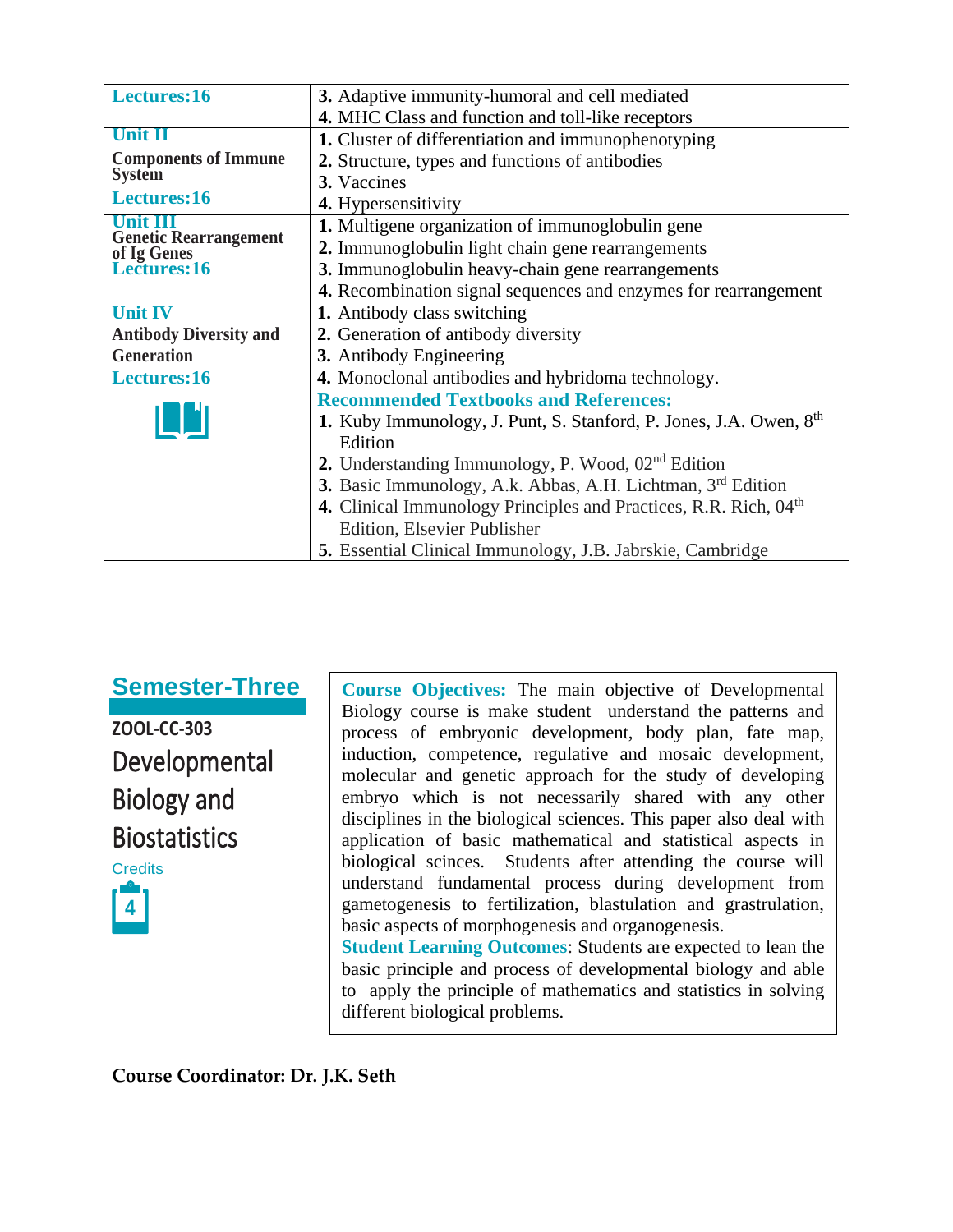| <b>Unit I</b>                                          | 1. Gonads and gonadial hormones                                                                                                                                                                                                                                                                                                                                                                                                                                                                                                                                                                                                                                                                                  |
|--------------------------------------------------------|------------------------------------------------------------------------------------------------------------------------------------------------------------------------------------------------------------------------------------------------------------------------------------------------------------------------------------------------------------------------------------------------------------------------------------------------------------------------------------------------------------------------------------------------------------------------------------------------------------------------------------------------------------------------------------------------------------------|
| <b>Developmental</b>                                   | 2. Structure of gametes and gametogenesis                                                                                                                                                                                                                                                                                                                                                                                                                                                                                                                                                                                                                                                                        |
| <b>Biology-I</b>                                       | 3. Molecular mechanism of fertilization                                                                                                                                                                                                                                                                                                                                                                                                                                                                                                                                                                                                                                                                          |
| Lectures:16                                            | 4. Clevage and its pattern                                                                                                                                                                                                                                                                                                                                                                                                                                                                                                                                                                                                                                                                                       |
| <b>Unit II</b>                                         | 1. Basic experiments of developmental biology                                                                                                                                                                                                                                                                                                                                                                                                                                                                                                                                                                                                                                                                    |
| <b>Developmental Biology-</b>                          | 2. Axes and pattern formation in Drosophila                                                                                                                                                                                                                                                                                                                                                                                                                                                                                                                                                                                                                                                                      |
| Н.                                                     | 3. Vulva formation in Caenorhabditis elegans                                                                                                                                                                                                                                                                                                                                                                                                                                                                                                                                                                                                                                                                     |
| Lectures:16                                            | 4. Limb development and regeneration in vertebrates                                                                                                                                                                                                                                                                                                                                                                                                                                                                                                                                                                                                                                                              |
| <b>Biostastics-I</b><br>Lectures:16                    | 1. Basic aspect in Biostatistics and Mathematical Biology: An<br>Introduction, Scope and Philosophical Framework, Critical Thinking<br>Scientific methodology, Type of studies: Observational,<br>and<br>Experimental, classification based on data analysis, Levels of<br>Measurements: Variables, Nominal scale, ordinal scale, interval and<br>ratio scale of measurements.<br>2. Tabular and graphical representation of data<br>3. Descriptive statistics: Point estimates (Mean, Mode, Median,<br>Percentile); Interval Estimates (Range, IQR, MAD, Variance,<br>Standard Deviation, SEM, CV and CD); Error bars-various methods<br>to calculate error bar: Standard Deviation (SD), Standard Error of the |
|                                                        | Mean (SEM), 95% Confidence Intervals (CI), Median, Range and<br>Quartiles.<br>4. Moments, Skewness and Kurtosis                                                                                                                                                                                                                                                                                                                                                                                                                                                                                                                                                                                                  |
| <b>Unit IV</b><br><b>Biostastics-II</b><br>Lectures:16 | 1. Concepts of Population, Sample and Confidence Intervals, Statistical<br>Hypothesis Testing, significance level, p value, Relationship between<br>Confidence Intervals and Statistical Significance, difference between<br>parametric and non parametric test<br>2. Student's t test, F test and ANOVA test (one way and two way), Chi-<br>square test, Mann-Whitney U test<br>3. Probability distributions- Normal, Binomial and Poisson                                                                                                                                                                                                                                                                      |
|                                                        | 4. Simple correlation and Regression                                                                                                                                                                                                                                                                                                                                                                                                                                                                                                                                                                                                                                                                             |
|                                                        | <b>Recommended Textbooks and References:</b><br>1. Developmental Biology, S.F. Gilbert<br>2. Introduction to Embryology, B.L. Balinsky<br>3. Biostatistical Analysis, J.H. Zar                                                                                                                                                                                                                                                                                                                                                                                                                                                                                                                                   |
|                                                        | 4. Introductory biostatistics, C.T. Le, L.E. Eberly, John Wiley & Sons<br>5. Biostatistics: A methodology for the health sciences, G. van Belle,                                                                                                                                                                                                                                                                                                                                                                                                                                                                                                                                                                 |
|                                                        | L.D. Fisher, P.J. Heagerty, T. Lumley, Vol. 519, John Wiley & Sons                                                                                                                                                                                                                                                                                                                                                                                                                                                                                                                                                                                                                                               |
|                                                        | <b>6.</b> Intuitive biostatistics: A nonmathematical guide to statistical thinking,                                                                                                                                                                                                                                                                                                                                                                                                                                                                                                                                                                                                                              |
|                                                        | H. Motulsky, Oxford University Press, USA                                                                                                                                                                                                                                                                                                                                                                                                                                                                                                                                                                                                                                                                        |
|                                                        | 7. The Logic of Scientific discovery, K. Popper                                                                                                                                                                                                                                                                                                                                                                                                                                                                                                                                                                                                                                                                  |

# **Semester-Three**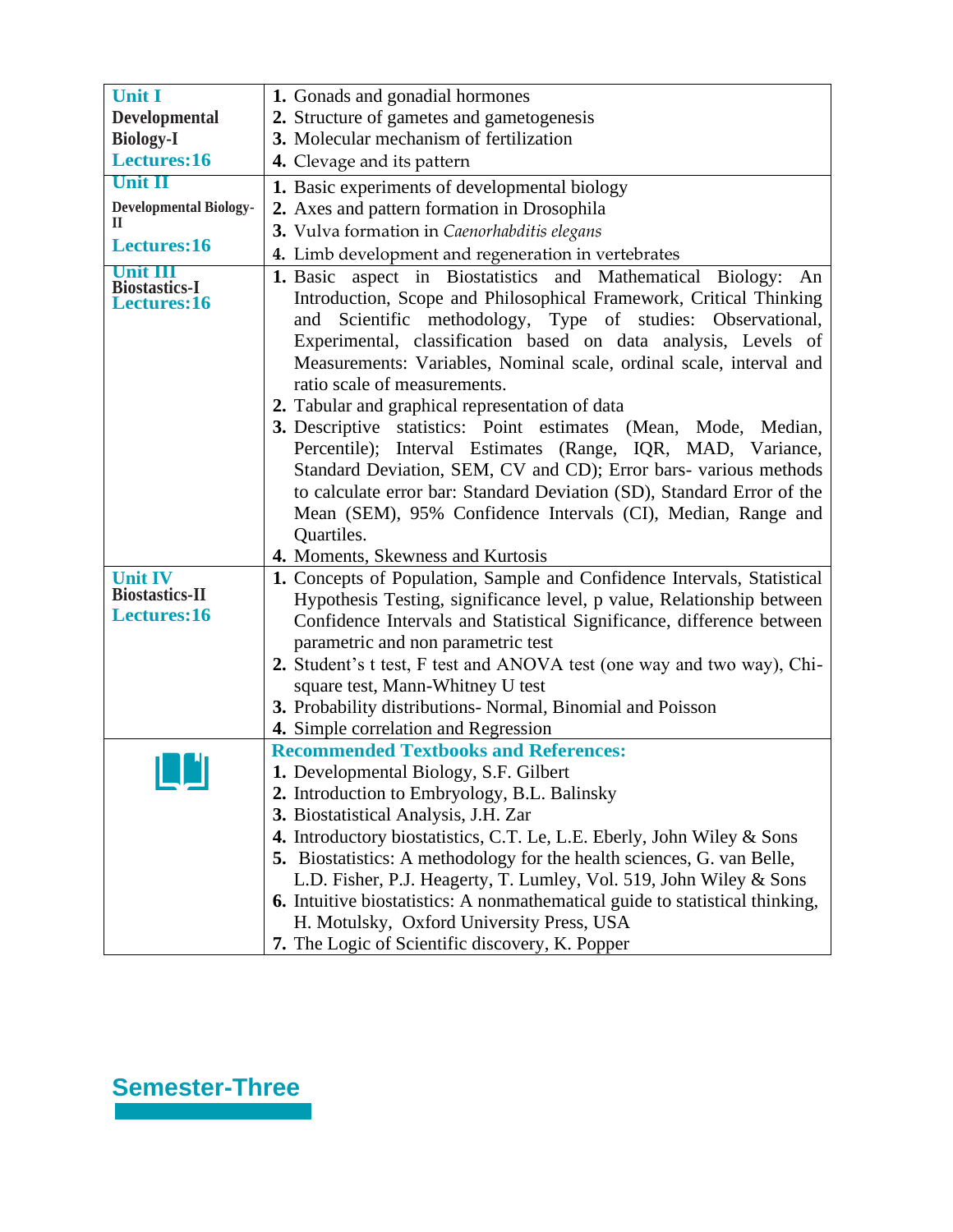# **ZOOL-CE-304 A** Academic Writing



**Course Objectives:** Objective of the course is to differentiate between various kinds of technical writing and to identify and avoid the common mistakes made by students while writing research paper. **Student Learning Outcomes:** It will helpful in making the

students easier and enhance their skills in writing various scientific articles and target the same for a suitable journal for publication. These courses also aware the students regarding various OERs in teaching, learning, research and also make them aware about plagiarism and implication.

#### **Course Coordinator: Dr. P.K. Dixit**

| <b>Unit I</b>                    | Technical writing overview, Importance of Technical Writing, Basic                                                                                                                                                                                                                                                                                                                                                                                                                                                                                                                                                                                                                                                                                                                                                 |
|----------------------------------|--------------------------------------------------------------------------------------------------------------------------------------------------------------------------------------------------------------------------------------------------------------------------------------------------------------------------------------------------------------------------------------------------------------------------------------------------------------------------------------------------------------------------------------------------------------------------------------------------------------------------------------------------------------------------------------------------------------------------------------------------------------------------------------------------------------------|
| <b>Technical Writing</b>         | rules of technical writing, English in technical writing, Style of research                                                                                                                                                                                                                                                                                                                                                                                                                                                                                                                                                                                                                                                                                                                                        |
| Lectures:16                      | writing                                                                                                                                                                                                                                                                                                                                                                                                                                                                                                                                                                                                                                                                                                                                                                                                            |
| Unit II                          | Plagiarism overview, tools for detection of Plagiarism, Avoiding the                                                                                                                                                                                                                                                                                                                                                                                                                                                                                                                                                                                                                                                                                                                                               |
| Plagiarism<br>Lectures:16        | plagiarism, Ethics in technical writing, Journal Metrics, Author metrics                                                                                                                                                                                                                                                                                                                                                                                                                                                                                                                                                                                                                                                                                                                                           |
| <b>Review of</b>                 | Literature review: source and process, online literature database,                                                                                                                                                                                                                                                                                                                                                                                                                                                                                                                                                                                                                                                                                                                                                 |
| Literature                       | literature management tools, Research Paper writing, Referencing and                                                                                                                                                                                                                                                                                                                                                                                                                                                                                                                                                                                                                                                                                                                                               |
| Lectures:16                      | citation, Submission and Post Submission                                                                                                                                                                                                                                                                                                                                                                                                                                                                                                                                                                                                                                                                                                                                                                           |
| <b>Unit IV</b>                   | Challenges in Indian Research and writing, team and time management,                                                                                                                                                                                                                                                                                                                                                                                                                                                                                                                                                                                                                                                                                                                                               |
| <b>Callenges in<br/>Research</b> | Abstract writing, Research proposal writing, OER: basic concept and                                                                                                                                                                                                                                                                                                                                                                                                                                                                                                                                                                                                                                                                                                                                                |
| Lectures:16                      | licenses, OER for learning and research                                                                                                                                                                                                                                                                                                                                                                                                                                                                                                                                                                                                                                                                                                                                                                            |
|                                  | <b>Recommended Textbooks and References:</b><br>1. Academic Writing, S. Bailey<br>2. https://swayam.gov.in<br>3. Bird, A. (2006): Philosophy of Science, Routledge<br>4. Maclntyre, A. (1967): A short history of Ethics, London<br>5. P. Chaddah (2018): Ethics in competitive Research: Do not get<br>scooped, do not get plagiarized<br>6. National Academy of Sciences (2009): on being a Scientist: a guide to<br>responsible conduct in Research, 3rd Edition<br>7. Resnik D. B. (2011): What is ethics in research and why it is<br>important? National Institute of Environmental Health Sciences, 1-10<br>8. Beall J (2012): Predetory publishers are corrupting open access,<br>Nature, 489, 179-179<br>9. INSA, Ethics in Science Education, Research and Governance (2019),<br>ISBN: 978-81-939482-1-7 |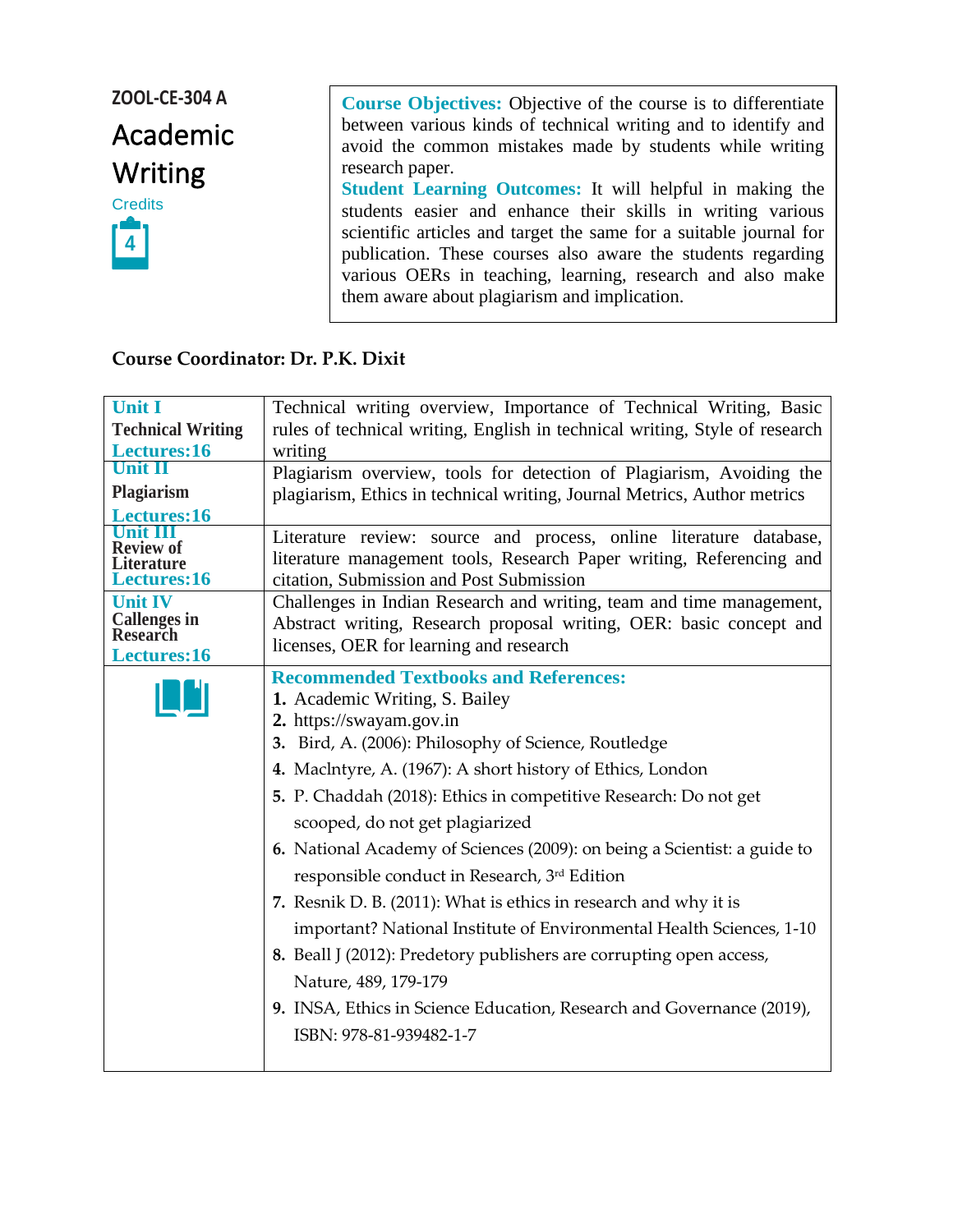# **Semester-Three**

**ZOOL-CE-304 B** Entomology



**Course Objectives:** The objectives of this course are to educate students about the fundamental concepts of bioprocess technology and its related applications, thus preparing them to meet the challenges of the new and emerging areas of biotechnology industry.To become familiar with India's IPR Policy;To learn biosafety and risk assessmentof products derived from biotechnology and regulation of such products. **Student Learning Outcomes:** Students should be able to appreciate relevance of microorganisms from industrial context; to carry out stoichiometric calculations and specify models of their growth; to give an account of design and operations of various fermenters; to calculate yield and production rates in a biological production process, and also interpret data etc.

#### **Course Coordinator: Dr. T.K. Barik**

| <b>Unit I</b>                                            | 1. Origin and Evolution of Insects                                         |
|----------------------------------------------------------|----------------------------------------------------------------------------|
| Origin and                                               | 2. Classification of insects upto order with examples.                     |
| <b>Classification of</b>                                 | 3. Growth development and metamorphosis of Insect                          |
| <b>Insects</b>                                           | 4. Collection and preservation of insects                                  |
| Lectures:16                                              |                                                                            |
| <b>Unit II</b>                                           | <b>1.</b> Biology of honey bees and apiculture.                            |
| <b>Economical</b>                                        | 2. Lac insects and their management.                                       |
| <b>Entomology</b>                                        | 3. Prospects and status of Silk producing species - their distribution and |
| Lectures:16                                              | life cycle, structure of the silk gland.                                   |
|                                                          | 4. Predators, parasites and pathogens of Insects                           |
|                                                          |                                                                            |
| Unit III                                                 | 1. Morphology, Bionomics and Management of pests of Rice.                  |
|                                                          | 2. Morphology, Bionomics and Management of pests of Sugarcane.             |
| <b>Morphology and<br/>Bionomics of</b><br><b>Insects</b> | 3. Morphology, Bionomics and Management of pests of sub-tropical and       |
| Lectures:16                                              | tropical fruits (Mango, Banana and Guava)                                  |
|                                                          | 4. Morphology, Bionomics and Management of household<br>pests              |
|                                                          | (Mosquitoes and Housefly)                                                  |
| <b>Unit IV</b>                                           | 1. Social behaviour in Insects                                             |
| <b>Social and</b>                                        | 2. Physiology and mechanism of Compound vision                             |
| <b>Physiological</b>                                     | 3. Insect Hormones with special reference to Pheromones                    |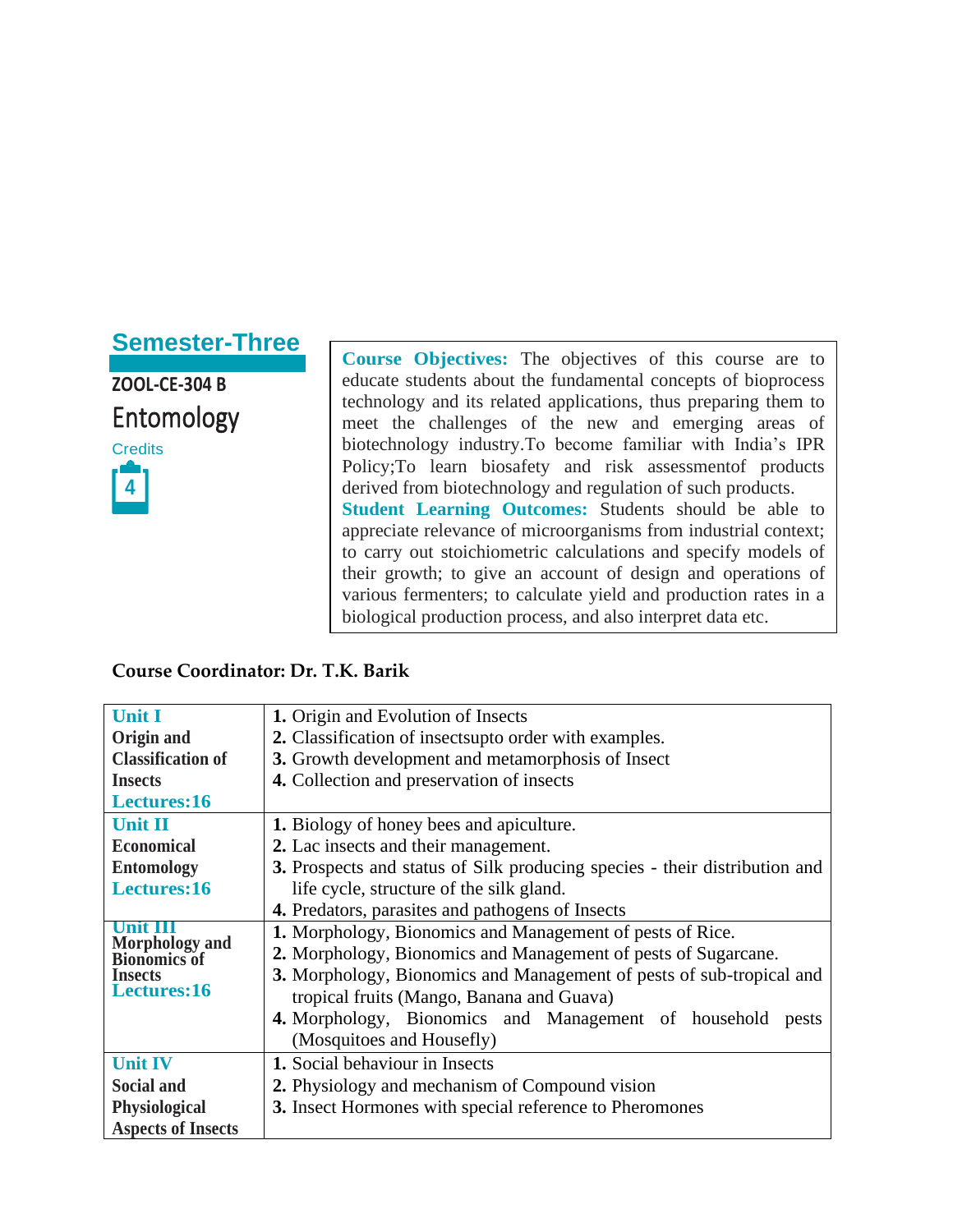| Lectures:16                   |                                                                                                                                                                                                                                                                                                                                                                                                                                                                                                 | 4. Thermoregulation in Insects                                                                                                                                                                                                                                                                                                  |
|-------------------------------|-------------------------------------------------------------------------------------------------------------------------------------------------------------------------------------------------------------------------------------------------------------------------------------------------------------------------------------------------------------------------------------------------------------------------------------------------------------------------------------------------|---------------------------------------------------------------------------------------------------------------------------------------------------------------------------------------------------------------------------------------------------------------------------------------------------------------------------------|
|                               | <b>Recommended Textbooks and References:</b><br>1. The Insects: An Outline of Entomology, P.J. Gullan, P.S. Cranston<br>2. General Text book of Entomology, O.W. Richard, R.G. Davies, Part I<br>$&$ II<br>3. Insect Biology-A textbook of Entomology, H.E. Evans, Wesley Publ.<br>Co.<br>4. General Entomology. M.S. Mani, Oxford & IBH Publ. Co.<br>5. Insects, M.S. Mani, National Book Trust, India<br>6. A Textbook of Entomology, H.H. Ross, C.A. Ross, J.R.P. Ross, John<br>Wiley & Sons |                                                                                                                                                                                                                                                                                                                                 |
| <b>Semester-Three</b>         |                                                                                                                                                                                                                                                                                                                                                                                                                                                                                                 |                                                                                                                                                                                                                                                                                                                                 |
| Laboratory<br>course work-III |                                                                                                                                                                                                                                                                                                                                                                                                                                                                                                 | <b>Course Objectives:</b> Objectives of the paper is to provide a<br>hand on exposure of different instruments used in biological<br>sciences, basic practical on methods in biology, application of<br>statistics in presentation of biological data and solving<br>biological problems, basic embryological and immunological |

**Student Learning Outcomes:** Students are expected to learn instrumentation and their operation, stastical analysis of data, identification of various stages of chick embryo and blood

experiments.

grouping

**Credits 4**

#### **Course Coordinator: Head, Department of Zoology**

| Instrumentation       | <b>1.</b> Permanent histochemical preparation for the localization of $-$  |
|-----------------------|----------------------------------------------------------------------------|
| and methods<br>in     | a) Protein by mercuric bromophenol blue method                             |
| Biology,              | <b>b</b> ) Carbohydrate by PAS & toluidine blue method                     |
| Immunology,           | c) Lipid by Sudan Black B method                                           |
| Developmental         | 2. Identification with comments on histochemical slides                    |
| <b>Biology</b><br>and | 3. Isolation and estimation genomic DNA                                    |
| Mathematical          | 4. Demonstrations of Electrophoresis and PCR                               |
| <b>Biology</b>        | <b>5.</b> Demonstration of Chromatography                                  |
|                       | <b>6.</b> Demonstration of centrifugation                                  |
|                       | 7. Demonstration of Spectrophotometer and Quantification of protein        |
|                       | using Biuret method, lowry method                                          |
|                       | 8. Estimation of casein, glycogen and lipid                                |
|                       | 9. Tabular and Graphical presentation of Data using Excel and minitab      |
|                       | 10. Hypothesis testing-student t-test, F-test, NOVA test, Chi-Sqaure test, |
|                       | 11. Practical related to simple correlation and regression analysis        |
|                       | 12. Mounting of chick embryo                                               |
|                       | 13. Permanent slides of different stages of chick embryo development       |
|                       | 14. Demonstration of Blood group                                           |
|                       | 15. Permanent Slide of thymus and spleen                                   |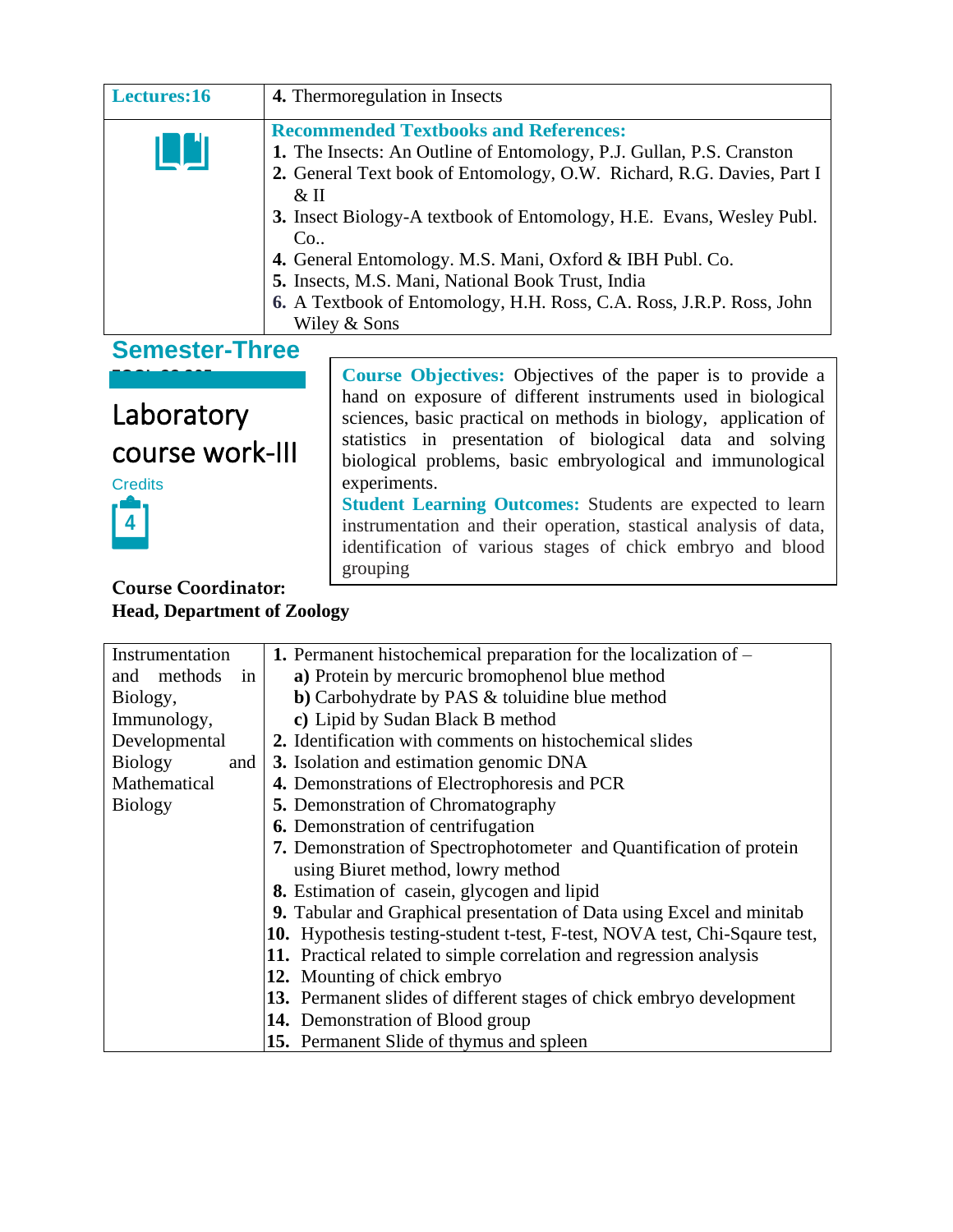# **Semester-Four**

**ZOOL-CC-401** Cancer Biology, Cytogenetics, and Applied Entomology

**Credits** 



#### **Course Coordinator: Dr. J.K. Seth**

| <b>Unit I</b>         | 1. Difference between normal cells and cancerous cell, Proto-oncogene,                                                                                                                                                                              |      |
|-----------------------|-----------------------------------------------------------------------------------------------------------------------------------------------------------------------------------------------------------------------------------------------------|------|
| <b>Cancer Biology</b> | tumor suppressor genes and care taker genes, loss of function and                                                                                                                                                                                   |      |
| Lectures:16           | gain of function mutation, Cancer stem cells and its possible origin.                                                                                                                                                                               |      |
|                       | 2. Brief idea on different genes/proteins related to cancer: p53, APC,<br>src, ras, Rb, BRCA1 and BRCA2, $P^{21}$ and P16.                                                                                                                          |      |
|                       | <b>3.</b> Hall mark of cell transformation from normal to cancer(I):<br>a) Limitless replicating potential, b) details mechanism of Metastasis,<br>c) details mechanism of Sustained Angiogenesis                                                   |      |
|                       | <b>4.</b> Hall mark of cell transformation from normal to cancer (II):<br>a) Apoptosis and Evasion of Apoptosis, b) how cancer cell develops<br>Self sufficiency in growth signal, c) how cancer cell develops<br>Insensitive to antigrowth signals |      |
| <b>Unit II</b>        | 1. Meiotic abnormalities Non-disjunction of chromosomes,                                                                                                                                                                                            | mis- |

**Course Objectives:** The objective of course is to provide basic idea on cancer cells biology, cytogenetic and elementary idea on applied entomology. **Student Learning Outcomes:** Students are expected to learn differences aspects of cell transformation from normal to cancer cells, different proteins and genes involved in different types of cancers, various chromosomal abnormalities and economical aspects of some insects and integrated pest management.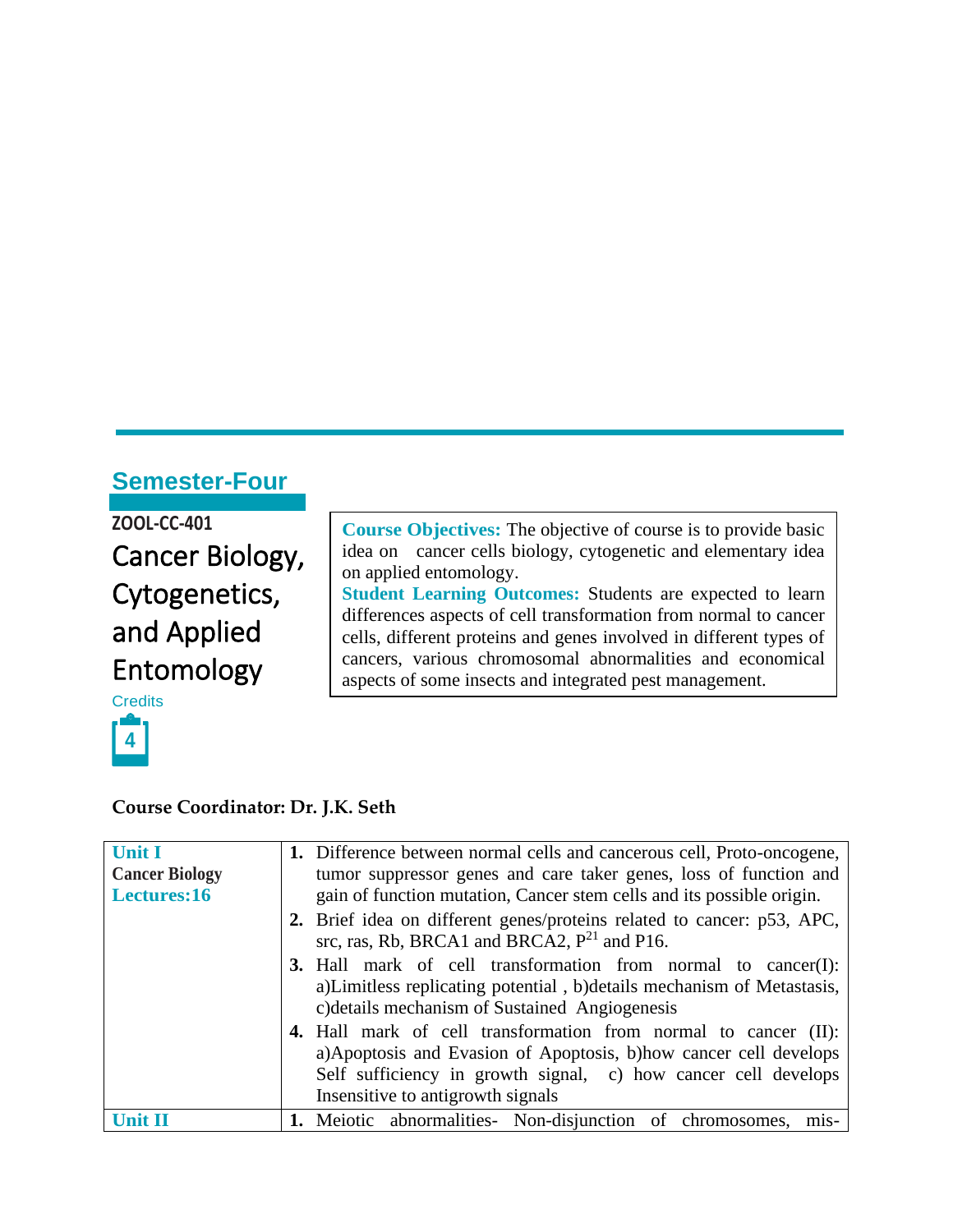| <b>Cytogenetics</b>                       | division of centromere                                                                     |
|-------------------------------------------|--------------------------------------------------------------------------------------------|
| Lectures:16                               | 2. Human cytogenetics- Techniques in human chromosome analysis,                            |
|                                           | Human karyotype, banding and nomenclature, Numerical and                                   |
|                                           | structural abnormalities of chromosomes                                                    |
|                                           | 3. Amniocentesis, Monogenic disorders:<br>Autosomal<br>dominant                            |
|                                           | (Huntington's diseases), Autosomal recessive (Cystic fibrosis), Sex                        |
|                                           | linked (Color blindness and Hemophilia).                                                   |
|                                           | 4. In situ- hybridization and its applications: FISH and GISH; Genomic                     |
|                                           | analysis and C-value paradox                                                               |
|                                           | 1. Biochemistry of inherited and metabolic disorders: Phenylketoneuria,                    |
| <b>Metabolic Disorders</b><br>Lectures:16 | Alkaptonuria, Albinism                                                                     |
|                                           | 2. Neurochemical associated diseases: Alzhimer's disease, Parkinson's                      |
|                                           | disease                                                                                    |
|                                           | 3. Human nutrition and associated hazards                                                  |
|                                           | 4. Molecular mechanism of senescence                                                       |
| <b>Unit IV</b>                            | 1. Biology of Honey bee and Apiculture                                                     |
| <b>Applied Entomology</b>                 | 2. Biology of Silk moth and Sericulture                                                    |
| Lectures:16                               |                                                                                            |
|                                           | 3. Predator parasites and pathogens of insects                                             |
|                                           | 4. Integrated pest management                                                              |
|                                           | <b>Recommended Textbooks and References:</b>                                               |
|                                           | 1. Molecular Cell Biology, Lodish, Berk, Kaiser, Krieger, Bretscher,                       |
|                                           | Ploegh, Amon, Martin                                                                       |
|                                           | 2. Cell Biology, G. Karp                                                                   |
|                                           | 3. Cell and Molecular Biology, De Robertis                                                 |
|                                           | 4. Lehinger Principles of Biochemistry, D.L. Nelson, M.M. Cox, 07 <sup>th</sup><br>Edition |
|                                           | 5. Biochemistry, J.M. Berg, L. Stryer, J.L. Tymoczko, G.J. Gatto, 08 <sup>th</sup>         |
|                                           | Edition                                                                                    |
|                                           | 6. Harper's Illustrated Biochemistry, V.L. Rodwell, D.A. Bender, K.M.                      |
|                                           | Botham, P.J. Kennely, P.A. Weil, 31 <sup>st</sup> Edition                                  |
|                                           | 7. Principles of Cancer Biology, L.J. Kleinsmith                                           |
|                                           | 8. Cancer Biology, R.J.B. King, M.W. Robins, 03 <sup>rd</sup> Edition                      |
|                                           | 9. The Insects: An Outline of Entomology, P.J. Gullan, P.S. Cranston                       |
|                                           | 10. General Text book of Entomology, O.W. Richard, R.G. Davies, Part                       |
|                                           | I & H                                                                                      |
|                                           | 11. Insect Biology-A textbook of Entomology, H.E. Evans, Wesley Publ.                      |
|                                           | Co.                                                                                        |
|                                           | 12. General Entomology. M.S. Mani, Oxford & IBH Publ. Co.                                  |
|                                           | 13. Insects, M.S. Mani, National Book Trust, India                                         |
|                                           | 14. A Textbook of Entomology, H.H. Ross, C.A. Ross, J.R.P. Ross, John                      |
|                                           | Wiley & Sons                                                                               |
|                                           |                                                                                            |

### **Semester-Four**

**ZOOL-CC-402**

**Course Objectives:** The objective of the course is to provide a comprehensive idea about epigenetic and its mechanism, Stress physiology and molecular basis of parasitism.

**Student Learning Outcomes:** The students are expected to learn epigenetic related disorders and their consequences, importance of stress physiology and molecular mechanism involved in host -parasite interaction.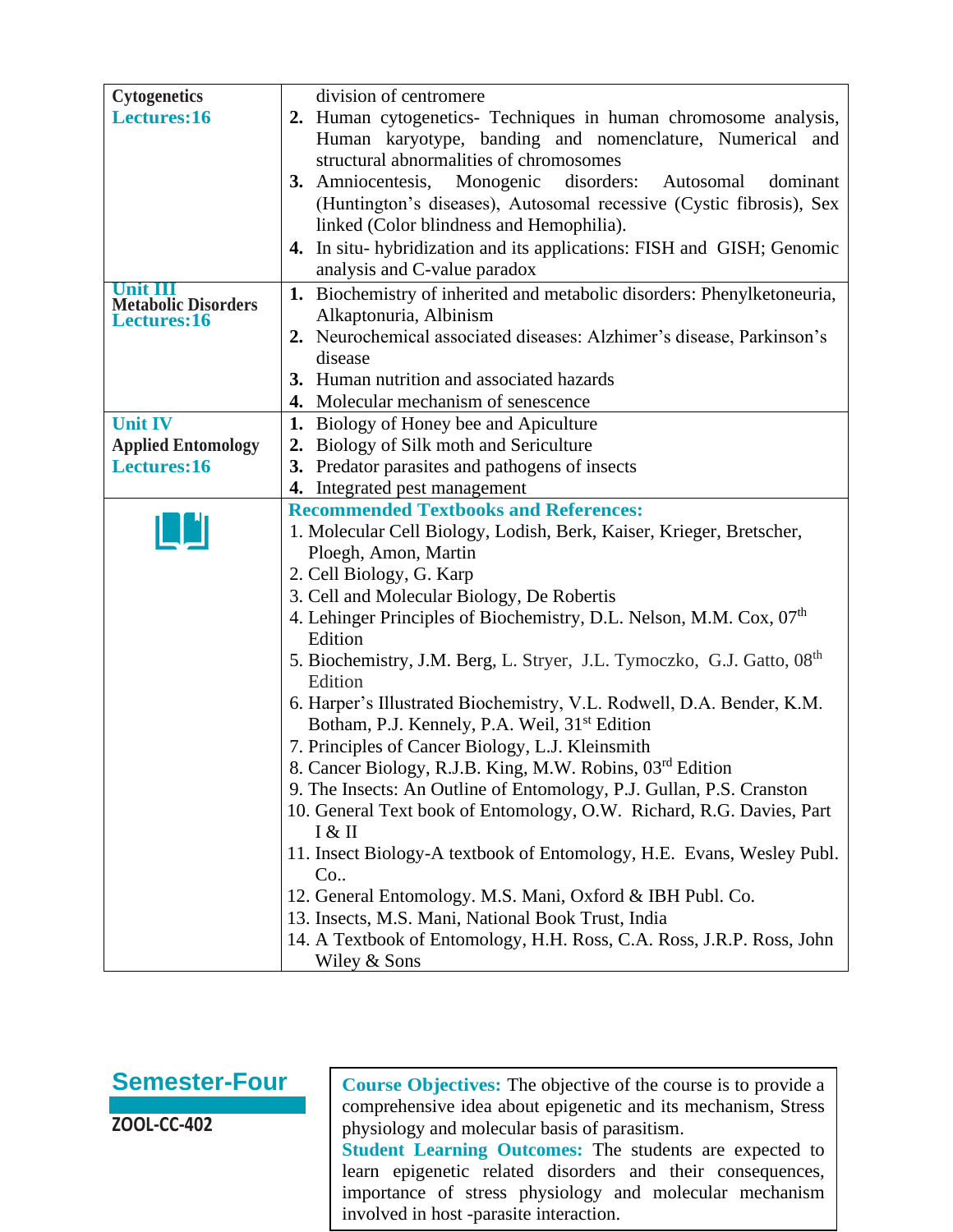# Epigenetics, Stress Physiology and Molecular Parasitism



#### **Course Coordinator: Mr. L.K. Murmu**

| <b>Unit I</b>                               | 1. Epigenetics-chromatin modifications and their mechanism of action,                                               |
|---------------------------------------------|---------------------------------------------------------------------------------------------------------------------|
| <b>Epigenetics-I</b>                        | 2. Epigenetics and genome imprinting - DNA methylation in mammals,                                                  |
| Lectures:16                                 | genomic imprinting in mammals                                                                                       |
|                                             | 3. Epigenetics in Saccharomyces cerevisiae                                                                          |
|                                             | 4. Gene silencing                                                                                                   |
| <b>Unit II</b>                              | 1. Epigenetic regulation of chromosome inheritance                                                                  |
| <b>Epigenetics-II</b>                       | 2. Epigenetic regulation of the X chromosomes in C.elegans                                                          |
| Lectures:16                                 | 3. Dosage compensation in Drosophila                                                                                |
|                                             | 4. Dosage compensation in mammals; mechanism of chromatin                                                           |
|                                             | remodeling.                                                                                                         |
| Unit III                                    | 1. Concept of Biological stress and strain                                                                          |
| <b>Stress Biology</b><br><b>Lectures:16</b> | 2. Stress adaptation-Resistance, stress tolerance, Acclimation and<br>acclimatization                               |
|                                             | 3. Stress associated disorders                                                                                      |
|                                             | 4. Oxidative stress                                                                                                 |
| <b>Unit IV</b>                              | 1. Recognition and entry processes of different pathogens like bacteria,                                            |
| <b>Molecular</b>                            | viruses into animal                                                                                                 |
| <b>Paracitism</b>                           | 2. Alteration of host cell behavior by pathogens                                                                    |
| Lectures:16                                 | 3. Virus-induced cell transformation, pathogen-induced diseases in                                                  |
|                                             | animals                                                                                                             |
|                                             | <b>4.</b> Cell-cell fusion in both normal and abnormal cells                                                        |
|                                             | <b>Recommended Textbooks and References:</b>                                                                        |
|                                             | 1. Lewin's Genes X, J.E. Krebs, E.S. Golstein, S.T. Kilpatrick, Volume                                              |
|                                             | 10, Jones and bartlet Publishers<br>2. Lehinger Principles of Biochemistry, D.L. Nelson, M.M. Cox, 07 <sup>th</sup> |
|                                             | Edition                                                                                                             |
|                                             | 3. Biochemistry, J.M. Berg, L. Stryer, J.L. Tymoczko, G.J. Gatto, 08 <sup>th</sup>                                  |
|                                             | Edition                                                                                                             |
|                                             | 4. Harper's Illustrated Biochemistry, V.L. Rodwell, D.A. Bender, K.M.                                               |
|                                             | Botham, P.J. Kennely, P.A. Weil, 31 <sup>st</sup> Edition                                                           |
|                                             | 5. Principles of Cancer Biology, L.J. Kleinsmith                                                                    |
|                                             | <b>6.</b> Cancer Biology, R.J.B. King, M.W. Robins, 03 <sup>rd</sup> Edition                                        |
|                                             | 7. Medical Parasitology, CP Baveja, V Babheja                                                                       |
|                                             | 8. Parasitism, TM Goater, CP Goater, GW Esch                                                                        |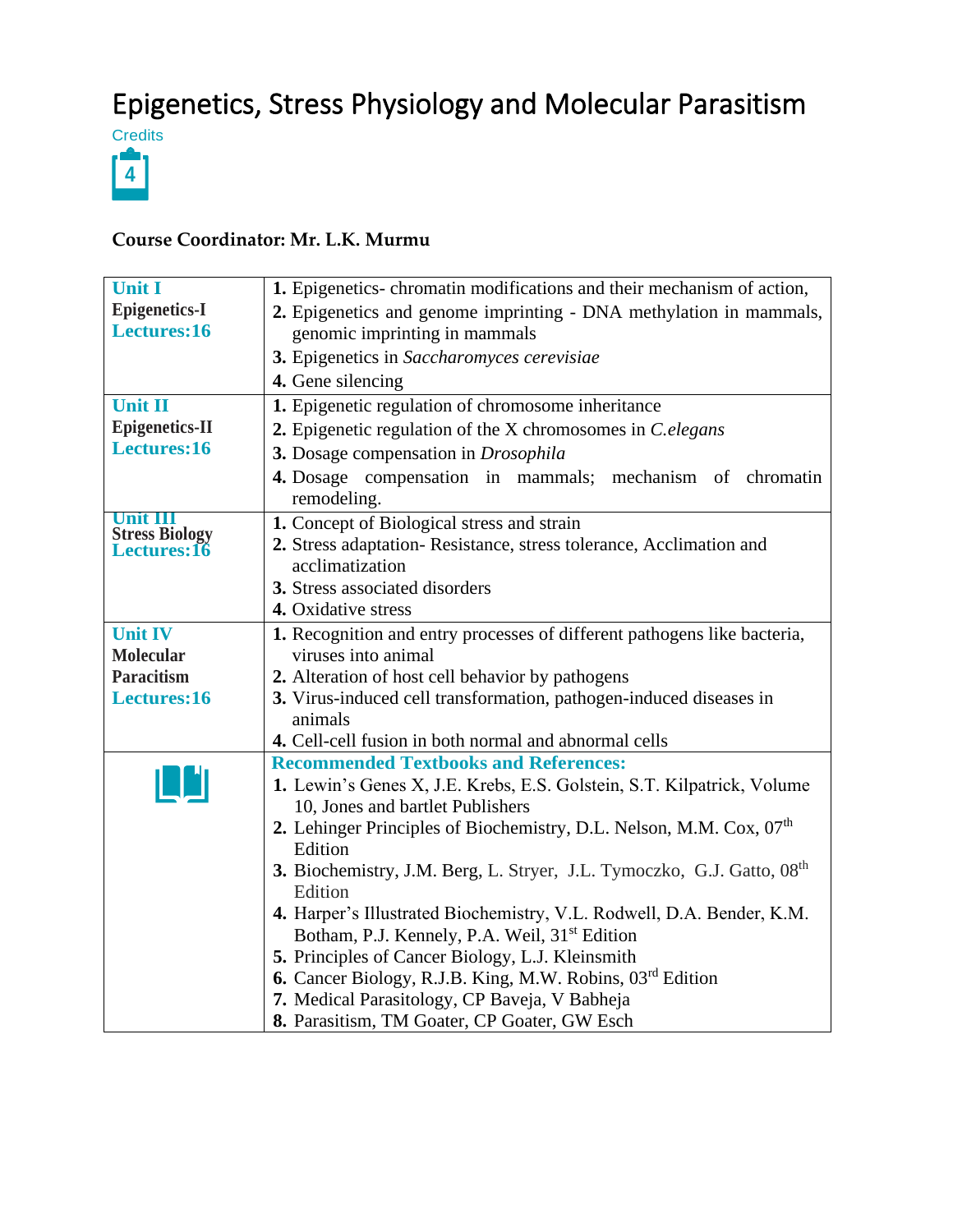# **Semester-Four**

**ZOOL-CE-403 C** Applied Biology

**Credits** 



**Course Objectives**: This course deals with human gene mapping, cell culture, transgenic, nano-technology, nano-particles and their application in drug delivery. The course also covers brief ideas about radiation biology..

**Student Learning Outcomes**: Students after reading this course are expected to have knowledge on types of radiations, theirs adverse effects and safety measures, orient towards industrial microbiology for self entrepreneurship development and application of nano-science in biological research.

#### **Course Coordinator: Dr. T.K. Barik**

| <b>Unit I</b>                        | 1. Human gene mapping- Physical mapping & map-based cloning,                         |
|--------------------------------------|--------------------------------------------------------------------------------------|
| <b>Applied Genetics</b>              | molecular markers in genome analysis (RFLP, AFLP, RAPD)                              |
| Lectures:16                          | 2. Ribozyme technology and its application                                           |
|                                      | 3. Cell and tissue culture methods for animals                                       |
|                                      | 4. Transgenic animals, molecular approaches to diagnosis and strain                  |
|                                      | identification.                                                                      |
| <b>Unit II</b>                       | 1. Microbial fermentation and production of small and macro molecules,               |
| <b>Applied</b>                       | 2. Elementary Ideas of antibiotics (Classification and resistance)                   |
| <b>Microbiology</b>                  | 3. Genomics and its application to health and agriculture, including gene            |
| Lectures:16                          | therapy.                                                                             |
|                                      | 4. Biosensors, Bioterrorism (causative agents and consequences).                     |
| <b>Unit III</b>                      | 1. Nanotechnology- Break through an introduction                                     |
| <b>Nanotechnology</b><br>Lectures:16 | 2. Application of Nanotechnology,                                                    |
|                                      | 3. Bucky balls, Bucky tubes and their applications,                                  |
|                                      | 5. Nanotechnology in drug delivery                                                   |
| <b>Unit IV</b>                       | 1. Definition, scope and significance of radiation biology, classification           |
| <b>Radiation Biology</b>             | of radiation, Ionizing radiation, types of electromagnetic radiation,                |
| Lectures:16                          | radiation dose and units, principles of radiation dosimetry.                         |
|                                      | 2. Electromagnetic radiation and its interaction with living matter with             |
|                                      | special reference to UV and Visible light                                            |
|                                      | 3. Radiation in insect pest management: Types of radiation used,                     |
|                                      | radiation induced dominant lethal mutation, sterile insect technique, F <sub>1</sub> |
|                                      | sterility technique                                                                  |
|                                      | <b>5.</b> Radiation induced heritable diseases                                       |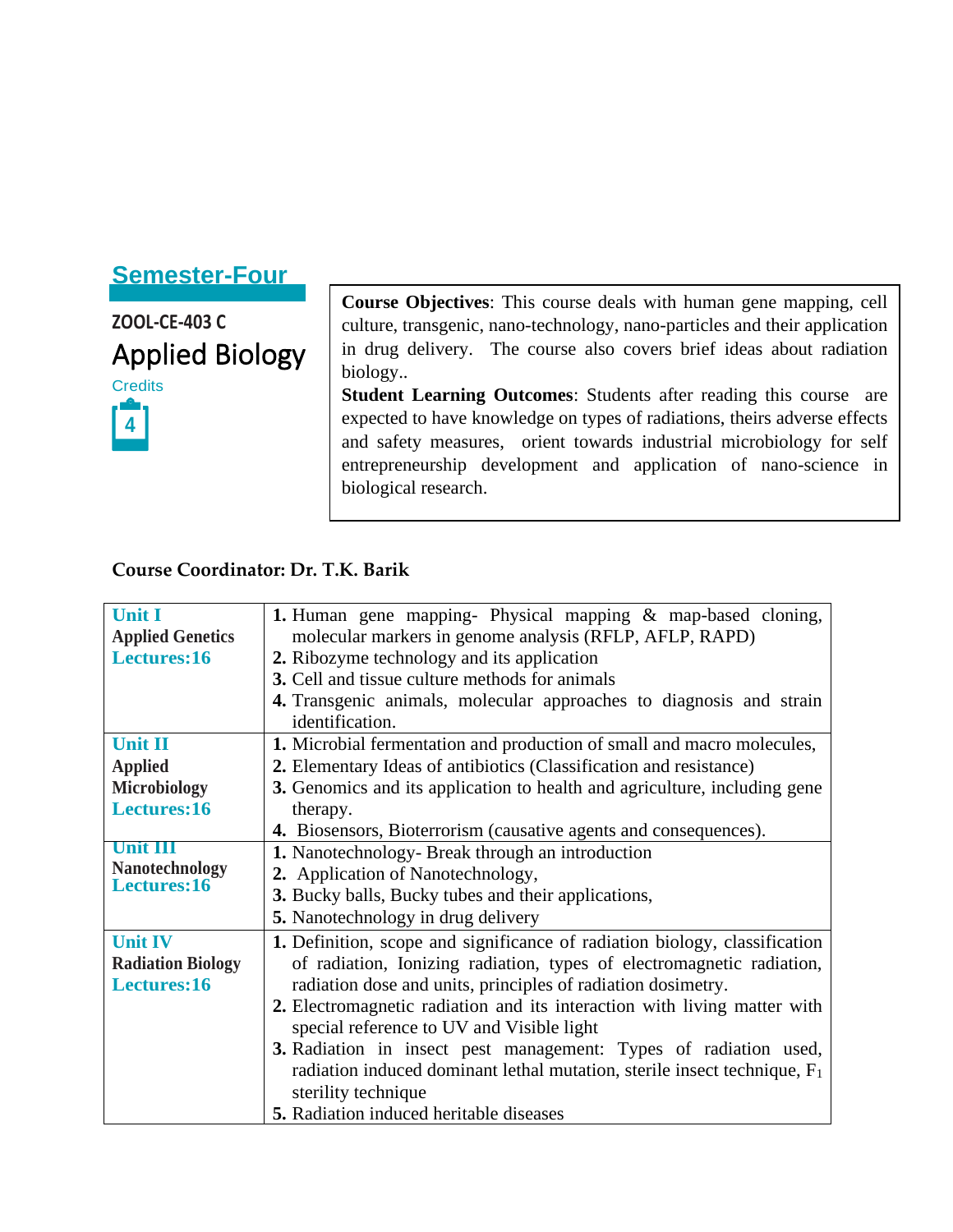|    | <b>Recommended Textbooks and References:</b>                                              |
|----|-------------------------------------------------------------------------------------------|
| LШ | 1. Lewin's Genes X, J.E. Krebs, E.S. Golstein, S.T. Kilpatrick, Volume                    |
|    | 10, Jones and bartlet Publishers                                                          |
|    | 2. Lehinger Principles of Biochemistry, D.L. Nelson, M.M. Cox, 07 <sup>th</sup>           |
|    | Edition                                                                                   |
|    | <b>3.</b> Biochemistry, J.M. Berg, L. Stryer, J.L. Tymoczko, G.J. Gatto, 08 <sup>th</sup> |
|    | Edition                                                                                   |
|    | 4. Harper's Illustrated Biochemistry, V.L. Rodwell, D.A. Bender, K.M.                     |
|    | Botham, P.J. Kennely, P.A. Weil, 31 <sup>st</sup> Edition                                 |
|    | 5. Microbiology Principles and Explorations, J.G. Black, L.J. Black, 9 <sup>th</sup>      |
|    | <b>Edition, Willey Publishers</b>                                                         |
|    |                                                                                           |
|    | <b>6.</b> Prescott's Microbiology, J. Willey, K. Sandman, D. Wood, 11 <sup>th</sup>       |
|    | Edition                                                                                   |
|    | 7. Understanding Radiation Biology from DNA Damage to Cancer and                          |
|    | Radiation Risk, K.H. Chadwick                                                             |
|    | <b>8.</b> Essentials of Radiation Biology and Protection, S. Fosher                       |
|    | 9. Basic Principles of Nanotechnology, W.C. Sanders, CRC Press                            |
|    | 10. Introduction to Nanotechnology, C.P. Pools, F.J. Owens, Willey                        |
|    | Publishers                                                                                |
|    | 11. A handbook of Nanotechnology, U. Kumar                                                |
|    | 12. Nanophysics and Nanotechnology, E.L. Wolf, Willey Publications                        |

# **Semester-Three**

**ZOOL-CE-403 D** Animal

Biotechnology

**Credits** 

**Course Objectives**:The objectives of this course are basic idea in rserach and cutting edge area on animal biotechnology. **Student Learning Outcomes**: Students are expected to orient themself towards various aspects of cutting edge research in the field of animal biotechnology.



#### **Course Coordinator: Dr. T.K. Barik**

| <b>Unit I</b><br>Animal       | Cell | <b>1.</b> Laboratory requirements and general techniques in animal cell<br>culture; Sterilization procedures; |
|-------------------------------|------|---------------------------------------------------------------------------------------------------------------|
| <b>Culture</b><br>Lectures:16 |      | 2. Preparation of media; Balanced salt solutions;<br>3. Various type of cell culture media;                   |
|                               |      |                                                                                                               |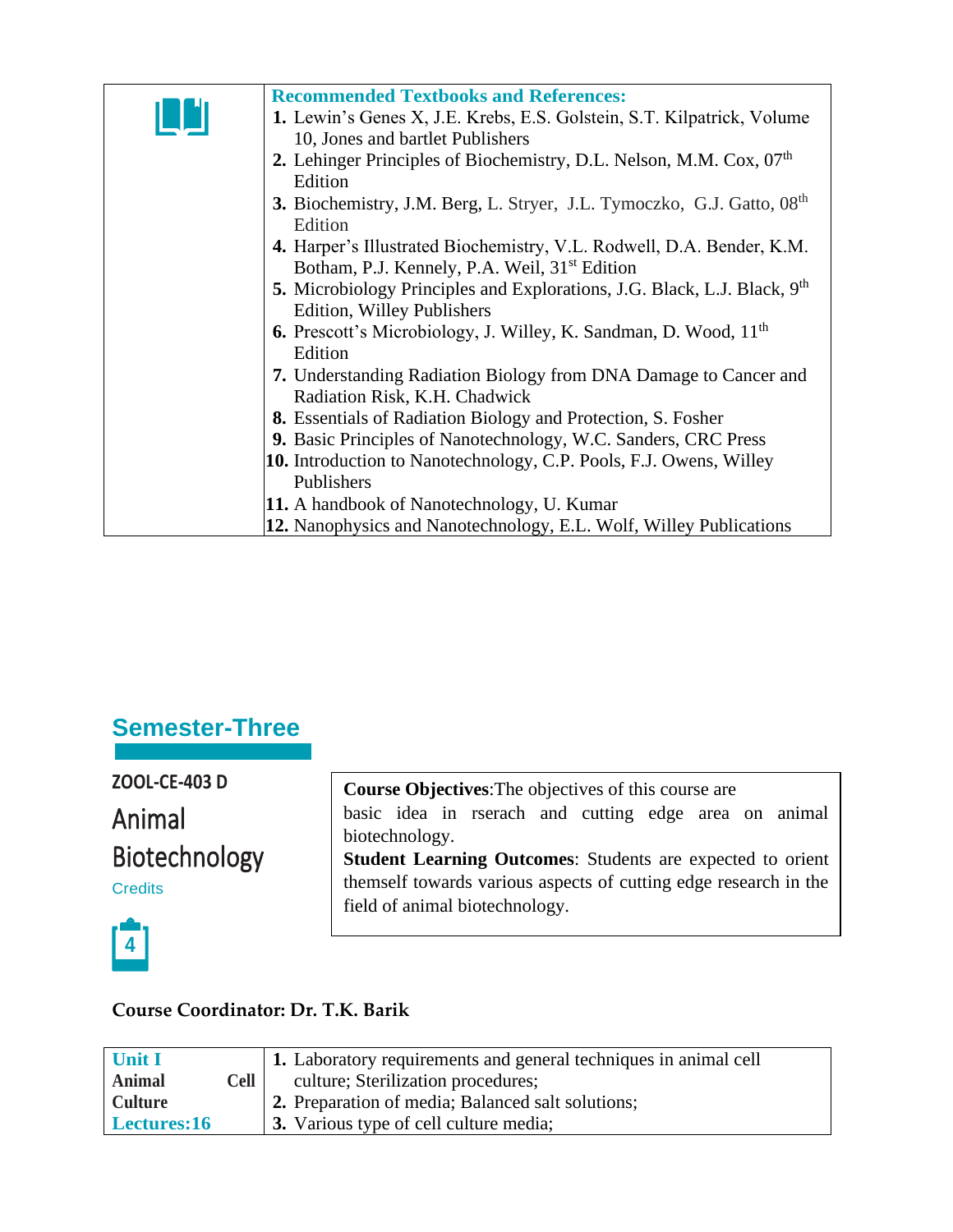|                                      | 4. Contact inhibition; Anchorage dependence; Cell senescence.              |  |
|--------------------------------------|----------------------------------------------------------------------------|--|
| <b>Unit II</b>                       | 1. Mechanical and enzymatic desegregation of tissue and setting up of      |  |
| <b>Plant Cell Culture</b>            | primary cultures                                                           |  |
| Lectures:16                          | 2. Cell culture in continuous, perfusion and hollow-fiber reactor          |  |
|                                      | 3. Preparation of chick fibroblast; Organ and histotypic cultures          |  |
|                                      | 4. Measurement of cell death; Cell transfection.                           |  |
| <b>Unit III</b>                      | 1. Measurement of viability; Cytotoxicity and Biological                   |  |
| <b>Characterization of</b>           | characterization of the cultured cells                                     |  |
| <b>Cultured Cells</b><br>Lectures:16 | 2. Maintenance of cell culture; Cryo- preservation                         |  |
|                                      | 3. Primary and established cell lines                                      |  |
|                                      | 4. Cell separation and synchronization; Cell transformation                |  |
| <b>Unit IV</b>                       | 1. Transfection of animal cell lines and their immortalization;            |  |
| <b>Gene Transfer</b>                 | 2. Construction of animal viral vectors for gene transfer into cell lines; |  |
| <b>Technologies</b>                  | 3. Sperm mediated gene transfer; Embryo transfer technology;               |  |
| Lectures:16                          | 4. Micromanipulation; Application of animal cell culture; Somatic cell     |  |
|                                      | genetics.                                                                  |  |
|                                      | <b>Recommended Textbooks and References:</b>                               |  |
|                                      | Freshney, Culture of Animal Cells, 5 <sup>th</sup> Edition.                |  |
|                                      | 2. Animal Cell Culture-Practical Approach., R.W. John, Masters,            |  |
|                                      |                                                                            |  |
|                                      | 3. Animal Cell Culture Techniques, M. Clynes,                              |  |
|                                      | 4. Reproduction in Farm Animals, B. Hafez, E.S.E Hafez,                    |  |
|                                      | 5. Transgenic Animals: Generation and Use, L-M Houdebine                   |  |

## **Semester-Four**

**ZOOL-CP-404** Project, Dissertation and Viava-Voce **Credits 8**

**Course Objectives:** The objectives of this course are to develop research aptitude, scientific temper and critical analysis among students. **Student Learning Outcomes:** Students are expected to gain the basic skill in project handling and writing of their project report.

**Course Coordinator: Head, Department of Zoology**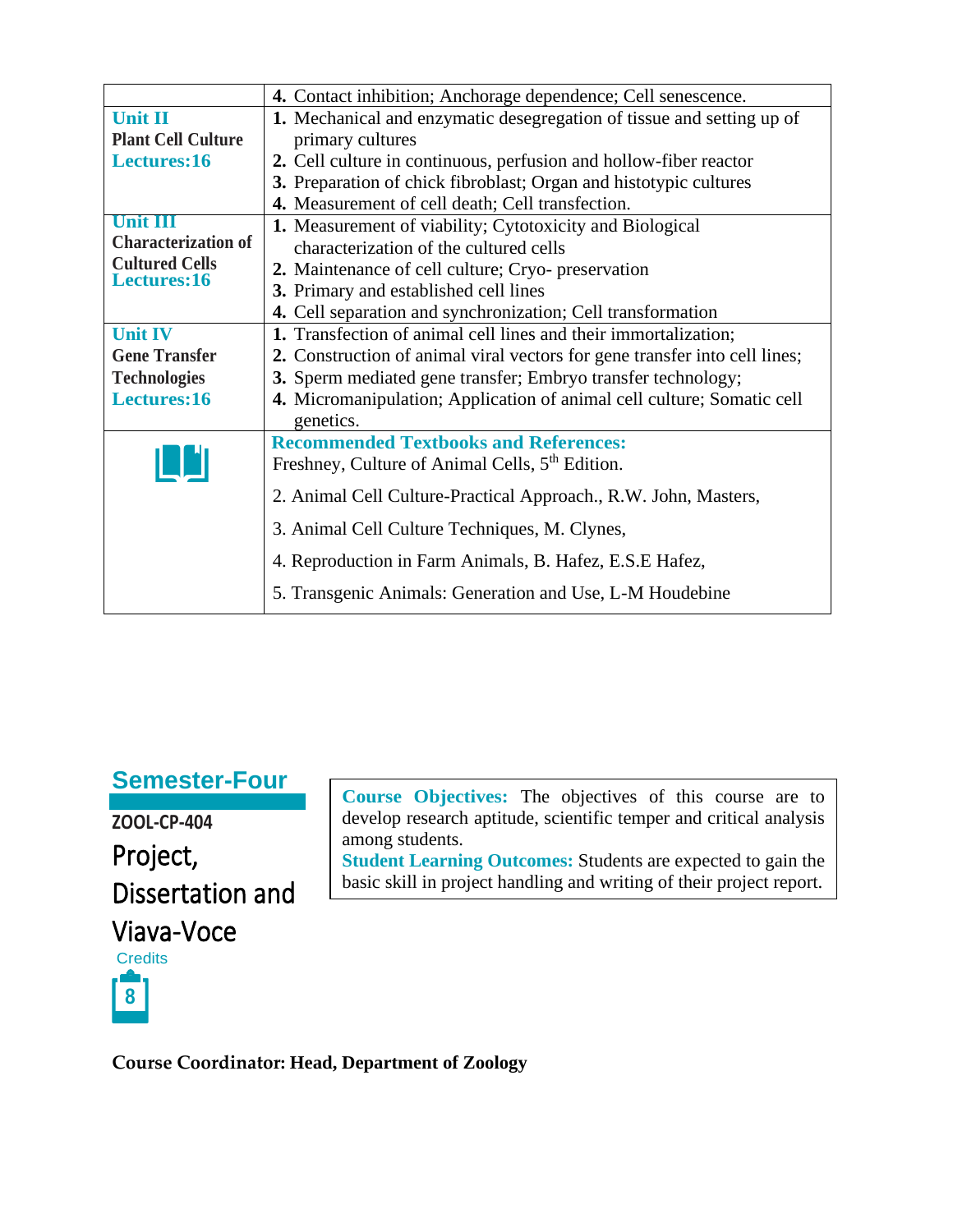| <b>Plan and Excution</b>   | Students will be grouped and assigned to Concern faculties to plan and<br>carryout projects on a topic of interest in order address critical issue or<br>persue new and novel inventions. The students will carry out projects with<br>self-involvement through thorough understanding and learning of<br>different research tools and techniques. During their research tenure the<br>students will also be tought about skills of writing thesis, articles, and<br>projects for their future benefit. |
|----------------------------|---------------------------------------------------------------------------------------------------------------------------------------------------------------------------------------------------------------------------------------------------------------------------------------------------------------------------------------------------------------------------------------------------------------------------------------------------------------------------------------------------------|
| <b>Dissertation Thesis</b> | At the end of their project, thesis has to be written giving full details about<br>their project. Students will be insisted to publish their research findings in<br>Journals of National and Interantional repute or file patent.                                                                                                                                                                                                                                                                      |

# **M.Phil. and Pre-Ph.D. Zoology**

| S.No | Paper | <b>Title</b>                                                | <b>Credits</b> | <b>Proposed Marks</b> |
|------|-------|-------------------------------------------------------------|----------------|-----------------------|
|      | No.   |                                                             |                |                       |
|      |       | <b>SEMESTER ONE</b>                                         |                |                       |
|      |       | ZOOL-MC-101 Basic Research Methodology                      | 04             | <b>100</b>            |
| 2    |       | <b>ZOOL-MC-102 Research Tools and Techniques</b>            | 04             | <b>100</b>            |
|      |       | <b>ZOOL-MC-201 Seminar and Pre-Submission Presentations</b> | 04             | <b>100</b>            |
|      |       | <b>ZOOL-MD-202 Dissertation and Viva</b>                    | 12             | 200                   |
|      |       | TOTAI                                                       | 24             | 500                   |

#### **Semester-One**

**ZOOL-MC-101** Basic Research Methodology

Credits: **4**

**Course Objectives:** This course focuses on the basics of science and ethics, research integrity and publication ethics. Hands-on-sessions are designed to identify research misconduct and predatory publications. Indexing and citation databases, open access publications, research metrics (citation, h-index, Impact factor, etc) and plagiarism tools will be introduced in this course. **Student Learning Outcomes:** This course makes aware the students about the publication ethics and publication misconduct.

#### **Course Coordinator: Dr. P.K. Dixit**

| <b>Unit I</b>            | 1. Philosophy and ethics in research |
|--------------------------|--------------------------------------|
| <b>Scientific Ethics</b> | 2. Scientific conduct                |
| Lectures:16              | 3. Publication ethics                |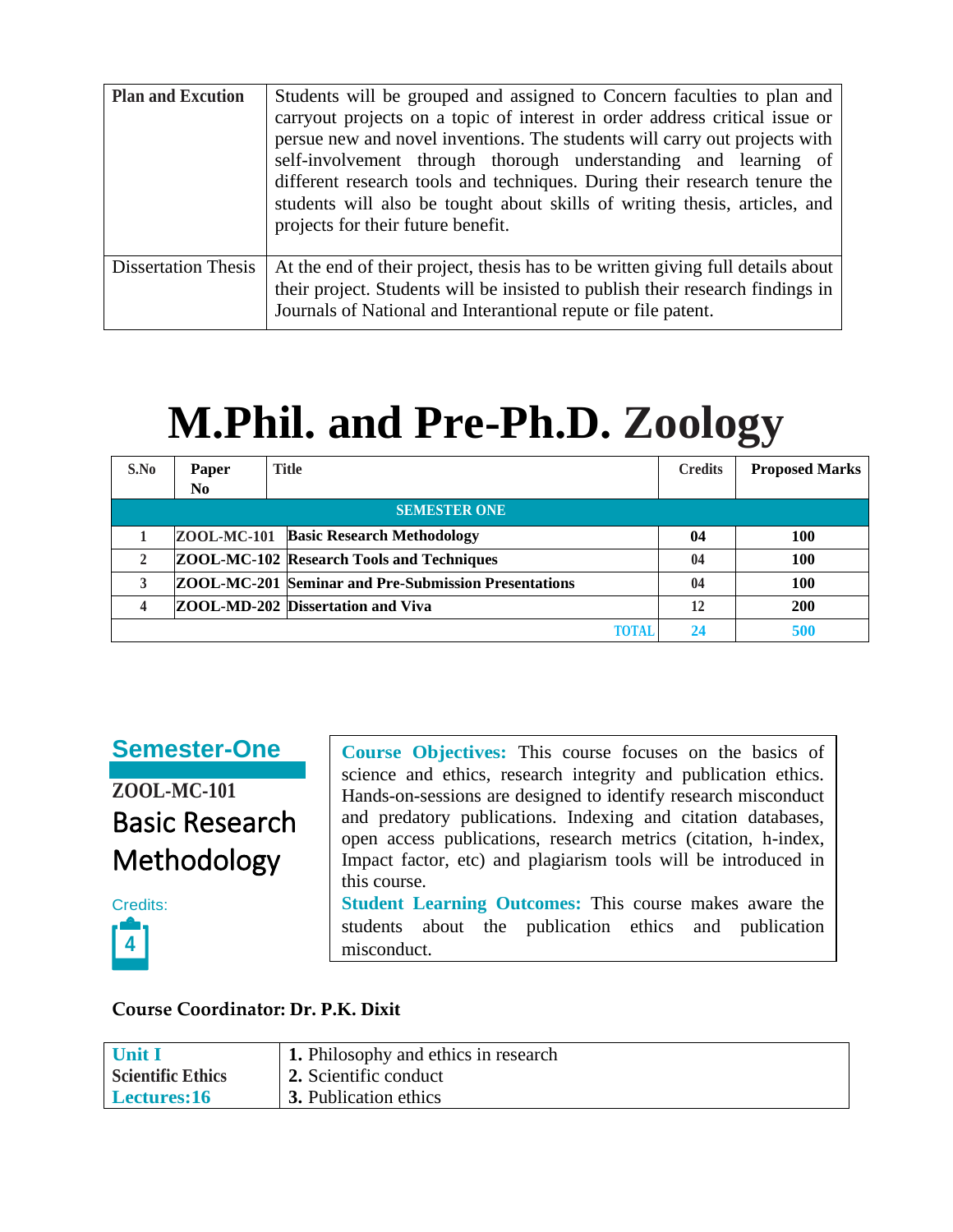| <b>Unit II</b>              | 1. Open Access Publishing                                                  |  |
|-----------------------------|----------------------------------------------------------------------------|--|
| <b>Research Publication</b> | 2. Publication Misconduct                                                  |  |
| Lectures:16                 | 3. Database and Research Metrics                                           |  |
| <b>Unit III</b>             | 1. Reading and critical analysis of scientific literature                  |  |
| <b>Research Writting</b>    | 2. Communicating research results in peer-reviewed journals                |  |
| Lectures:16                 | 3. Acknowledgement of contributions, authorship issues and Plagiarism      |  |
| <b>Unit IV</b>              | 1. Dissertation/Thesis writing-I                                           |  |
| <b>Dissertation</b>         | 2. Dissertation/Thesis writing-II                                          |  |
| Lectures:16                 | 3. Dissertation/Thesis writing-III                                         |  |
|                             | <b>Recommended Textbooks and References:</b>                               |  |
|                             | 1. Philosophy of Science, A. Bird, Routledge                               |  |
|                             | 2. A short history of Ethics, A. MacIntyre, London                         |  |
|                             | 3. Ethics in competitive Research: Do not get scooped, do not get          |  |
|                             | plagiarized, P. Chaddah                                                    |  |
|                             | 4. On being a Scientist: a guide to responsible conduct in Research,       |  |
|                             | National Academy of Sciences, 3 <sup>rd</sup> Edition                      |  |
|                             | 5. What is ethics in research and why it is important? D.B. Resnik,        |  |
|                             | National Institute of Environmental Health Sciences                        |  |
|                             | 6. Predetory publishers are corrupting open access, J. Beall, Nature, 489, |  |
|                             | 179-179.                                                                   |  |
|                             | 7. Research and Governance, INSA, Ethics in Science Education              |  |

**ZOOL-MC-102** Research Tools and Techniques **Credits** 



Course Objectives: Objective of the course is to Provide a descriptive knowledge to the aspirant of M.Phil. Degree in various basic and advanced laboratory based tools and techniques for application in their research area. Student Learning Outcomes: The students after completeion of this course are expected to have a comprehensive idea and hands on experience raegarding handling different routinely used instruments and techniques for their future research endeavour including biosafety measures required for handling animals.

#### **Course Coordinator: Dr. T.K. Barik**

| Unit I       | 1. Aseptic technique and preparation of media |
|--------------|-----------------------------------------------|
| Cell Culture | 2. Types of cell culture                      |
| Lectures:16  | 3. Applications of cell culture               |
|              | 4. Microscopy                                 |
| Unit II      | 1. Colorimetry; Spectrophotometry             |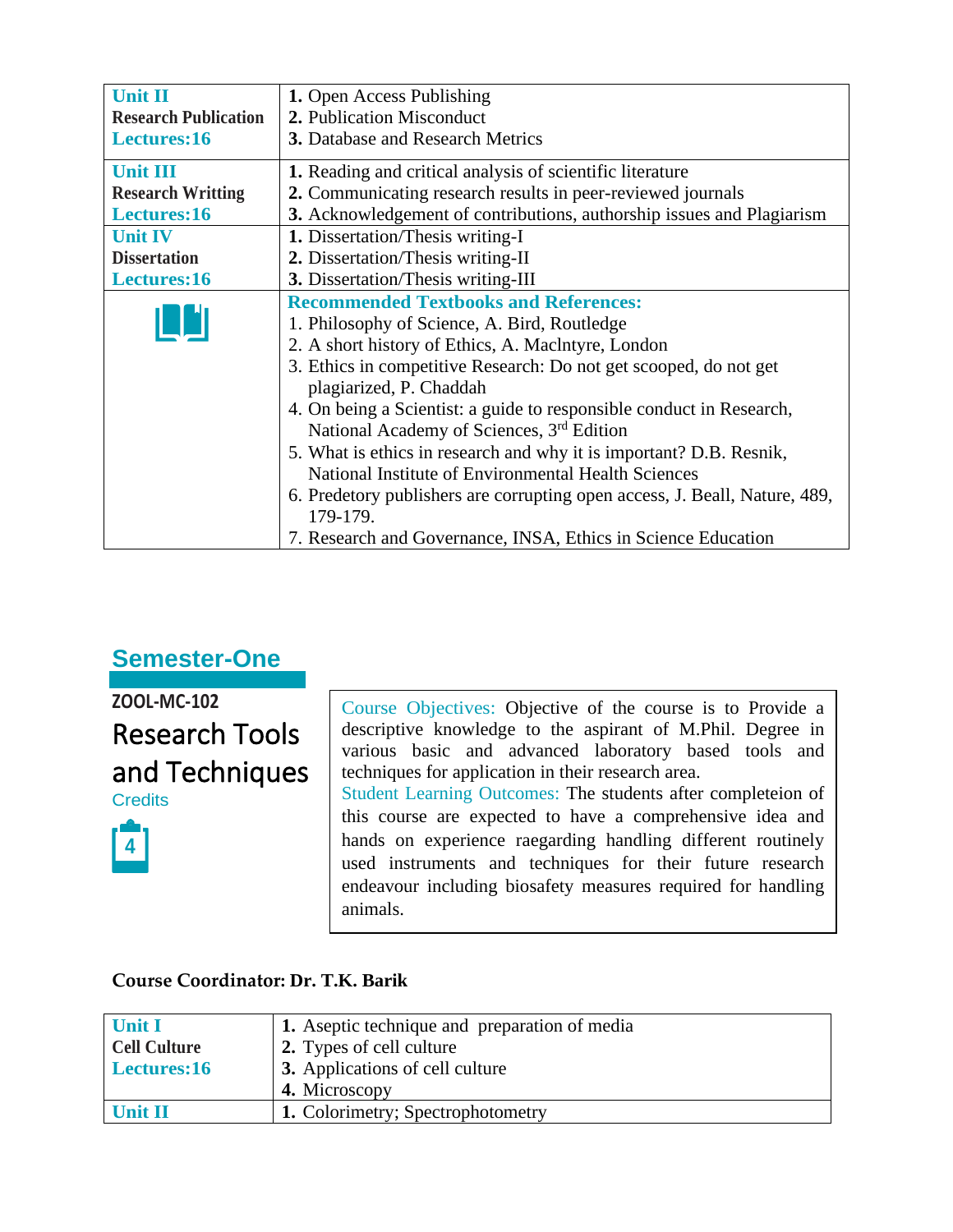| <b>Instrumentation</b>      | 2. Preparative Centrifugation                                           |  |
|-----------------------------|-------------------------------------------------------------------------|--|
| Lectures:16                 | 3. Immunological techniques                                             |  |
|                             | 4. Electrophotetic techniques                                           |  |
| <b>Unit III</b>             | 1. Good laboratory practice; Safety and bio- and radio- hazards, safety |  |
| <b>Laboratory Practices</b> | and precautions                                                         |  |
| Lectures:16                 | 2. Disposal of biological and chemical wastes                           |  |
|                             | 3. Accuracy of liquid transfer                                          |  |
|                             | 4. Preparation of Reagents, chemicals, buffers                          |  |
| <b>Unit IV</b>              | 1. Animal handling and ethics                                           |  |
| <b>Animal Ethics</b>        | 2. Maintenance of animals                                               |  |
| Lectures:16                 | 3. Various routes of injections and sample collection                   |  |
|                             | 4. CPCSEA guidelines; Institutional ethics committees                   |  |
|                             | <b>Recommended Textbooks and References:</b>                            |  |
|                             | <b>1.</b> Introduction to Spectroscopy, Pavia, Lampman, Kriz, Vivyan,   |  |
|                             | Cengage Learning                                                        |  |
|                             | 2. Modern Spectroscopy, J.M. Hollas, Willey Publication                 |  |
|                             | 3. Molecular Structure and Spectroscopy, G. Aruldash                    |  |
|                             | 4. Experimental Biochemistry, Wilson and Walker                         |  |
|                             | 5. Experimental Biochemistry, Rodney Boyer                              |  |
|                             | 6. CPCSEA Mannual for Animal Handling and experimentation               |  |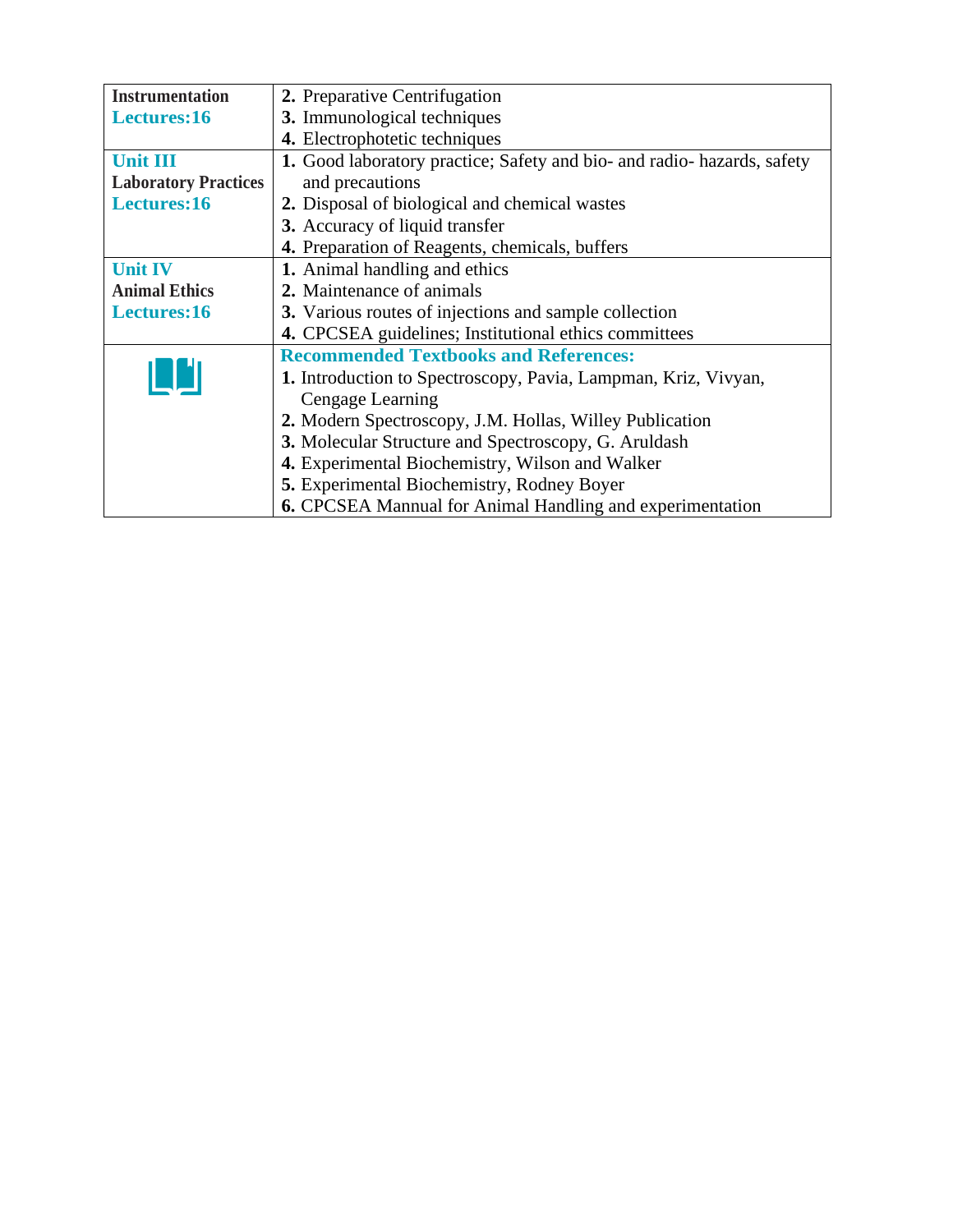## **Semester-Two**

**ZOOL-MC-201** Seminar and Pre-Submission Presentations

**Credits** 



**Course Objectives:** This paper is designed to give the student an exposure to the methodology in preparation of his/her dissertation and improve the communication/presentation skills. **Student Learning Outcomes:** Students after completion of this course will be aquented with presentation and discussion of scientific thoughts along with development of understandings and skills.

#### **Course Coordinator: Head, Department of Zoology**

| Presentation on review of literature, Research Proposal and plan of<br>research |
|---------------------------------------------------------------------------------|
| Final pre-submission presentation                                               |

### **Semester-Two**

ZOOL-MD-202 Basic Research Methodology



**Course Objectives:** This course has been designed to enrich the students with skills in writing and designing experiments and individual project proposal during their career.

**Student Learning Outcomes:** The students after completion of the course are expected to be prepared for future research and carryout independent research works.